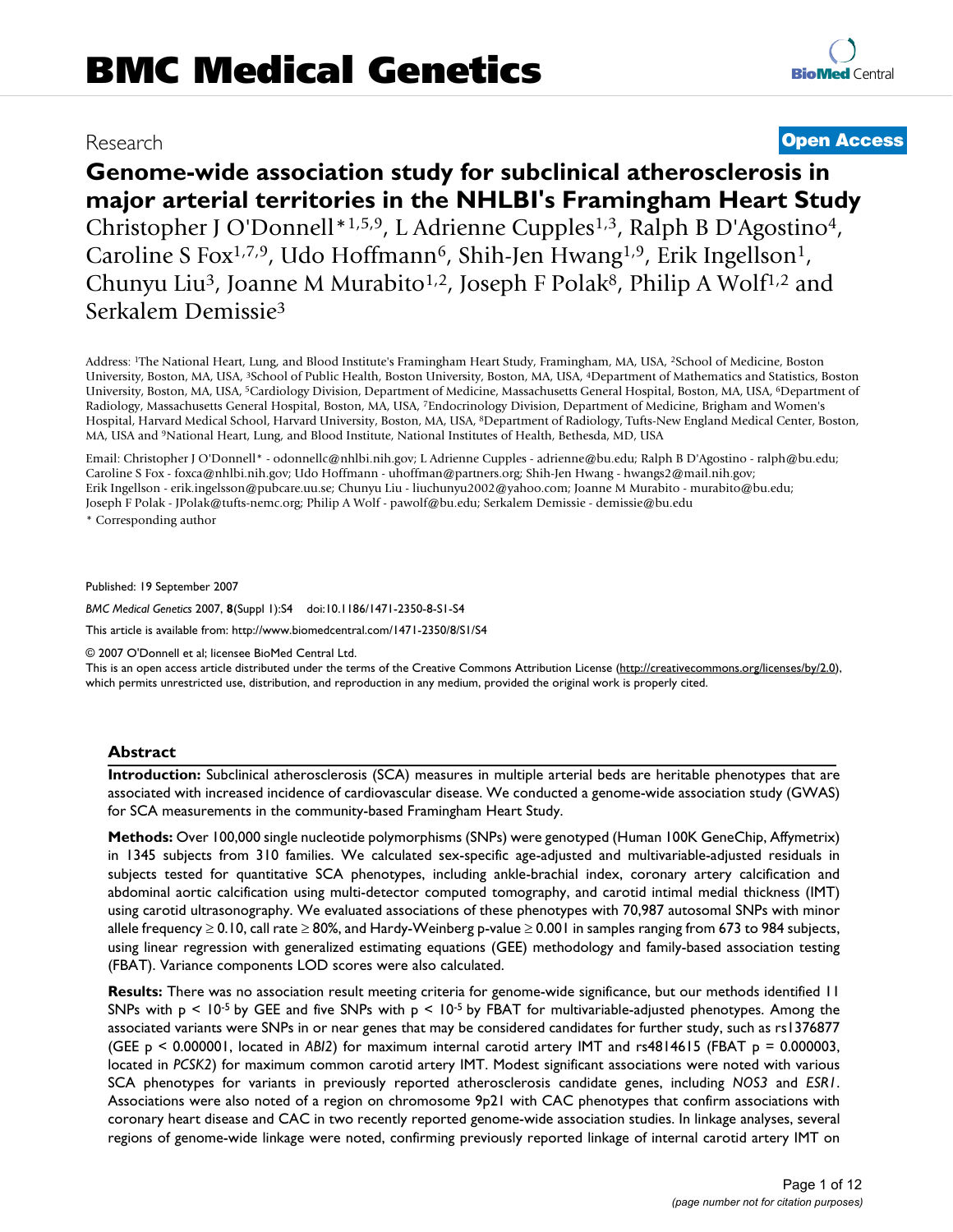chromosome 12. All GEE, FBAT and linkage results are provided as an open-access results resource at [http://](http://www.ncbi.nlm.nih.gov/projects/gap/cgi-bin/study.cgi?id=phs000007) [www.ncbi.nlm.nih.gov/projects/gap/cgi-bin/study.cgi?id=phs000007](http://www.ncbi.nlm.nih.gov/projects/gap/cgi-bin/study.cgi?id=phs000007).

**Conclusion:** The results from this GWAS generate hypotheses regarding several SNPs that may be associated with SCA phenotypes in multiple arterial beds. Given the number of tests conducted, subsequent independent replication in a staged approach is essential to identify genetic variants that may be implicated in atherosclerosis.

#### **Background**

Myocardial infarction, stroke and other atherosclerotic cardiovascular diseases comprise the leading cause of death for men and women in the U.S. [1], and will soon become the leading cause of death worldwide [2]. Atherosclerosis in the arterial wall precedes the onset of most cases of clinically apparent cardiovascular disease by decades, and subclinical atherosclerosis (SCA) is quite common in young and middle-aged persons [3-5]. SCA can be detected and quantified in major arteries, such as the carotid and coronary arteries, which provide essential blood flow to major organs, using noninvasive, high resolution imaging modalities. Such measures include peripheral arterial atherosclerosis detected by the anklebrachial index (ABI); internal and common carotid intimal medial thickness (IMT) detected by B-mode ultrasound; and coronary artery calcium (CAC) and abdominal aortic calcium (AAC) deposits by multidetector computed tomography (MDCT). We have previously reported evidence for incomplete correlations between carotid IMT, CAC and aortic calcium [6]. Both genetic and environmental factors underlie interindividual variability in SCA, and significant heritability has been found for measures of SCA in the peripheral vasculature [7], carotid arteries [8], aorta [9], and coronary arteries [10]. Further, while there is evidence for partial correlation of major cardiovascular risk factors with atherosclerosis, multiple SCA measures, including ABI, carotid IMT, CAC, and AAC, have been shown to predict future risks for cardiovascular disease independent of risk factors [11-14].

While SCA measures are heritable, relatively little is known regarding the role of genetic variants in the interindividual variability in these quantitative measures of atherosclerosis. To date, results from candidate gene association studies for clinically apparent cardiovascular disease or subclinical disease have been inconsistent, though overviews of multiple studies seem to provide evidence for modest associations for variants in a number of candidate genes, such as *APOE* and *ACE* [8,15]. Genome-wide association studies (GWAS) using densely spaced single nucleotide polymorphisms (SNPs) provide a more comprehensive approach unconstrained by existing knowledge to test common genetic variation across the genome using high-throughput genotyping arrays. From GWAS, several previously unrecognized genes have been identified that may contribute to disease, including *CFH* and

age-related macular degeneration [16], *INSIG2* and obesity [17], *NOS1AP* with QT interval variation [18], and several genes including *TCF7L2* [19] as well as *IGF2BP2* and *CDKA1* with diabetes mellitus [20-22]. Additionally, two other GWAS have identified an association with coronary heart disease of SNPs in a region of chromosome 9p21 [23,24] that was also associated with diabetes mellitus in three previous GWAS [20-22]. Of note, there was an association of this chromosome 9 region with the SCA measure of coronary artery calcium in one replication study [19,24].

With the availability of high resolution imaging of atherosclerosis phenotypes in specific arterial beds in community-based cohorts such as the Framingham Heart Study, GWAS analysis is now possible for quantitative SCA phenotypes in major arterial beds. Recently, over 100,000 single nucleotide polymorphisms (SNPs) were genotyped (Human 100K GeneChip, Affymetrix) in 1,345 subjects from 310 pedigrees in the Framingham Heart Study. The primary objective of this report is to present a brief summary of the results of this GWAS for SCA detected in the lower extremity arteries, carotid arteries, aorta and coronary arteries, by conduct of genetic association analyses and genetic linkage mapping. This report is one of a series of manuscripts from a collaborative project conducted by Framingham Heart Study investigators; the overall approach to this project's statistical genetic methods is summarized in an Overview manuscript that summarizes the 100K genome-wide association study [25].

# **Materials and methods**

# *Study sample*

Participants from the Offspring Cohort of the Framingham Heart Study who underwent one or more SCA measurements and genotyping with the Affymetrix 100K GeneChip are included in the study sample; genotyping was completed in a total of 1,345 subjects (1,084 Offspring cohort subjects). Original cohort subjects did not undergo the recently conducted MDCT or carotid IMT testing and as such were not included in this study. Of the 1,084 Offspring cohort subjects with genotyping, up to 984 participants with SCA phenotype information were analyzed. Details regarding selection of participants and genotyping are provided in the Overview [25].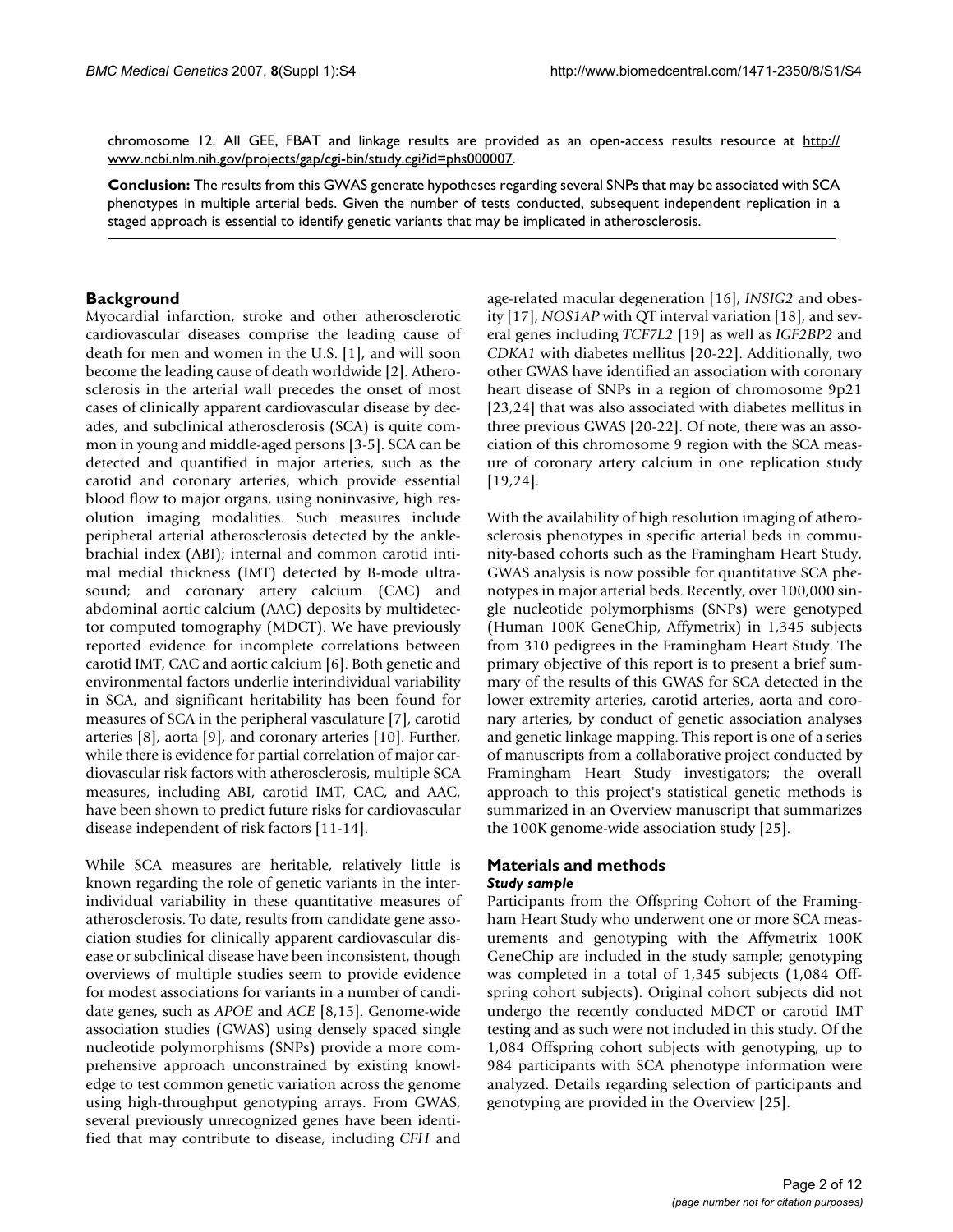#### *Phenotype definitions & methods*

Determination of the clinical characteristics in Offspring participants reported here was obtained at study entry (baseline) and at each follow-up examination, including Offspring examinations 6 and 7. The methods of measurement of the covariates (blood pressure, body height and weight, lipids, diabetes mellitus, smoking and other clinical characteristics) used in these analyses have been previously described [26]. For imaging tests conducted between two examination cycles, covariates used in the analysis were obtained from the earlier examination cycle.

#### *Carotid ultrasonography for carotid IMT*

Participants underwent carotid ultrasonography according to a previously reported standardized protocol at Offspring examination 6 (1995 to 1998) [27]. Imaging was conducted with a Toshiba SSH-140A imaging unit using a high resolution 7.5 MHz transducer for the common carotid artery, and a 5.0 MHz transducer for the internal carotid artery. Images were gated to an electrocardiogram; end-diastolic images were acquired. As previously described, correlation coefficients for the mean and maximum internal carotid artery were 0.83 and 0.84, respectively, based upon 25 readings by two separate readers [28].

All studies were recorded on optical disk and read according to a standardized protocol [29]. To quantify the degree of thickening of the carotid artery walls, the measures of IMT were summarized into two variables: one for common carotid artery and one for internal carotid artery. Mean and maximum wall thicknesses of the common and internal carotid artery were defined as the mean of the wall thickness or the mean of the maximum wall thickness for the near and far wall on the left and right sides. The number of available measurements for averaging ranged from 1–4 for the common carotid artery, and 1–8 for the internal carotid artery.

## *MDCT for CAC and AAC*

Measures of CAC and AAC were obtained between 2002 and 2005 in Offspring participants, between examinations 7 and 8. All eligible participants were imaged with an eight-slice multidetector computed tomography (Lightspeed Ultra, GE, Milwaukee, WI, USA) of the chest, as previously described [30], as well as the abdomen. Each subject underwent two chest CT scans and one abdominal scan that were performed using a sequential scan protocol with a slice collimation of 8 mm  $\times$  2.5 mm (120 KVp, 320/400 mA for .220 lbs body weight, respectively) during a single end-inspiratory breath hold (typical duration 18 s). Image acquisition (330 ms) was prospectively initiated at 50% of the cardiac cycle. For the abdominal scan, thirty contiguous 5 mm thick slices of the abdomen were acquired covering 150 mm above the level of S1. A calibration phantom (Image Analysis, Lexington, KY, USA) that contained rods of water and 75 and 150 mg/cm3 calcium hydroxyapatite, was placed underneath each subject.

Calcium measurements were performed on an offline workstation (Acquarius, Terarecon, San Matteo, CA, USA) by a trained technician. Scoring of coronary calcification has been previously described, and we reported excellent intra and inter reader reproducibility for the CAC measurements [30]. A calcified lesion in either the coronary arteries or in the aorta was defined as an area of at least three connected pixels with CT attenuation >130 Hounsfield Units using 3D connectivity criteria. A score for AAC (for the abdominal scan) and CAC (for each of the two chest scans) was calculated by multiplying the area of a calcified lesion with a weighted CT attenuation score dependent on the maximal CT attenuation (Hounsfield Units) within a lesion. In modification to the original Agatston Score that was originally developed for electron beam CT, we applied this algorithm to our MDCT scan protocol to score for CAC, as used in numerous previous studies [30], as well as for AAC.

#### *Ankle brachial index (ABI) for peripheral arterial disease*

Ankle-brachial systolic blood pressure measurements were obtained at Offspring examinations 6 and 7 according to a standard protocol by trained technicians, as previously described [7]. Participants rested for a minimum of five minutes in the supine position on the examining table prior to blood pressure measurement. Blood pressure cuffs were applied to bare ankles with the midpoint of the bladder over the posterior tibial artery approximately three centimeters above the medial malleolus. Systolic blood pressure was measured using an 8 megahertz Doppler pen probe and an ultrasonic Doppler flow detector (Parks Medical Electronics, Inc.). For each limb, (right and left arms, right and left ankles) the cuff was inflated quickly to the maximal inflation level and deflated at a rate of 2 mmHg per second until the systolic blood pressure became audible. All limb blood pressures were repeated in reverse order. If the initial and repeat blood pressures differed by more than 10 mmHg at any one site, a third measurement was taken. Measurement was taken from the dorsalis pedis artery only if the posterior tibial pulse could not be located by palpation or with the Doppler probe [7].

The ABI is defined as the ratio of the average systolic blood pressure in the ankle divided by the average systolic blood pressure in the arm. The higher arm mean was used to calculate the ankle-brachial index for each leg. The lower of the two ankle-brachial index measurements was used for analysis.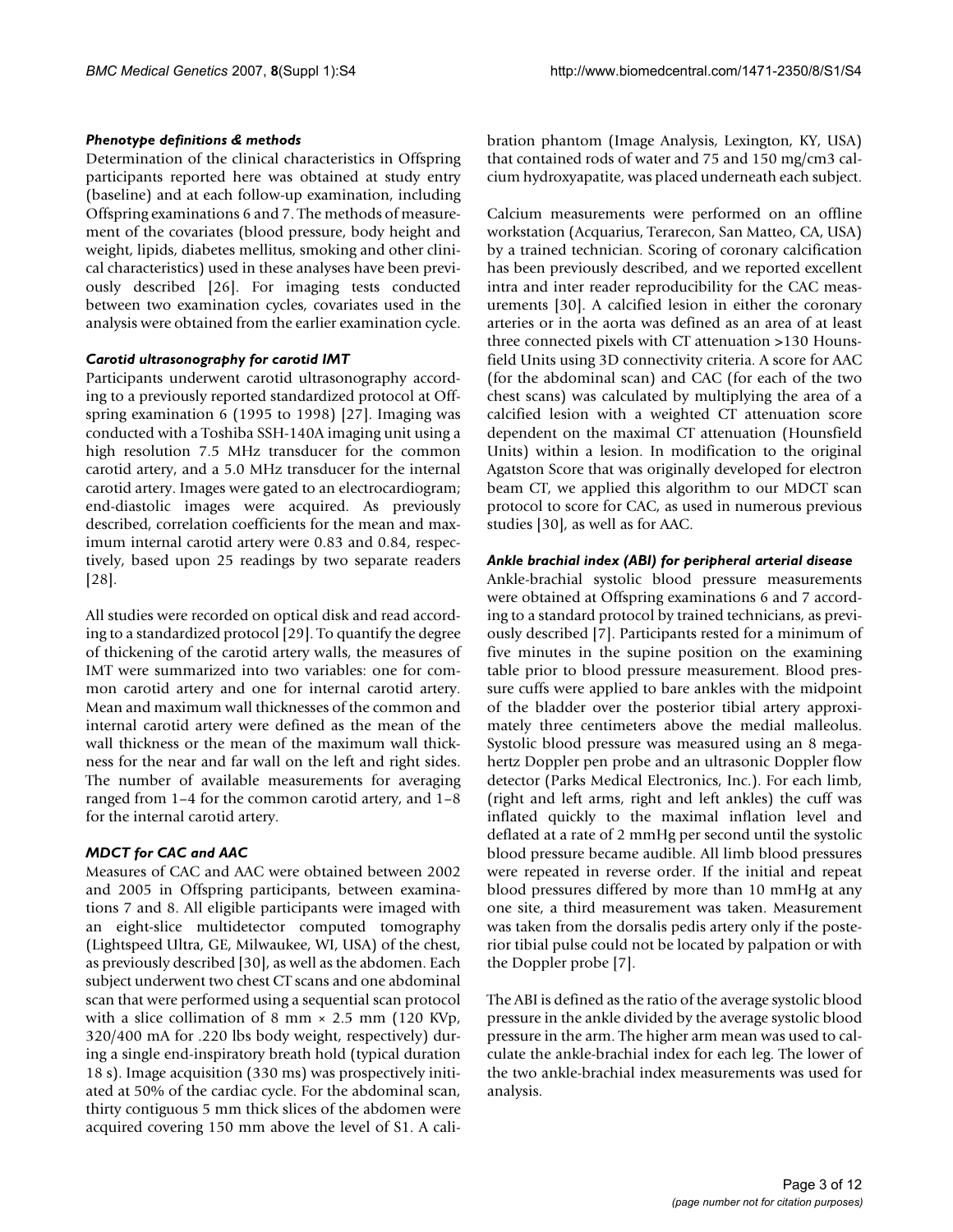#### *Genotyping methods*

Details of the genotyping methods are available in the Overview [25]. Briefly, 112,990 SNPs on the Affymetrix 100K chip were genotyped using DNA from family members of the Framingham Heart Study. For this report, SNPs were excluded for the following reasons: minor allele frequency ≤10% (n = 38,062); genotypic call rate ≤80% (n = 2346); Hardy Weinberg Equilibrium p-value  $\leq 0.001(n =$ 1,595), leaving 70,987 SNPs available for analysis [25]. Results for all SNPs are reported on the open-access results website.

#### *Statistical analysis methods*

In total, of the 1,084 Offspring cohort subjects with genotyping, 673 to 984 participants with analyzable phenotype information were available for analysis. Residuals were created from multiple linear regression models in all subjects with the SCA measures, regardless of whether they were genotyped or not, to adjust phenotypes for covariates; these residuals were created in women and men separately. Covariate adjustment for blood pressure and/ or hypertension was performed is several different ways. For ABI, a dichotomous measure for hypertension (systolic blood pressure > 140 or diastolic blood pressure > 90 or on treatment) was used. For CAC and AAC, systolic blood pressure and use of anti-hypertensive treatment were used as covariates. For carotid IMT, treatmentadjusted systolic blood pressure was used. As previously described, systolic blood pressures for those on treatment are imputed to estimate what these values would be if the subject were not on treatment [31]. Ranked normalized deviates, created from the standardized residuals from the regression models, were used in the genetic analyses. For each sex, SCA phenotypes were age-adjusted and multivariable-adjusted; details of the covariates included in the multivariable adjustment for each phenotype are presented in Table 1.

All association analyses were performed using either generalized estimating equations (GEE) or family-based association testing (FBAT). We evaluated associations of the SCA phenotypes using an additive genetic model with 70,987 SNPs meeting criteria above. Details regarding these analytic methods are provided in the Overview [25]. Only results of multivariable-adjusted SCA phenotypes are displayed in Table 2. Linkage analysis was performed using variance components methods on a subset of the 100K chip SNPs in linkage equilibrium and Marshfield STR markers that were previously obtained [25].

We further sought to identify SNPs with consistent associations with phenotypes within measurement groups using GEE and FBAT analyses. SNPs were selected based on associations with multiple correlated traits in both population- and family-based tests. We evaluated the following five phenotypic subgroups using sex-specific ageadjusted and multivariable-adjusted residuals (Table 1): ABI, common carotid artery IMT, internal carotid artery IMT, AAC, and CAC. For each SNP we calculated the proportion of phenotypes significantly associated with the SNP with *P* < 0.01 in both GEE and FBAT. For instance, for ABI, we evaluated GEE and FBAT results for both age-sexadjusted and multivariable-adjusted measures of anklebrachial index from both examination cycle 6 and 7 (in Table 1, these variables are named RANKLEBI6, RANKLEBI6MV, RANKLEBI7, and RANKLEBI7MV). Results are displayed in Table 3 of the top 5 SNPs with the highest proportions of significantly (*P* < 0.01) associated phenotypes. For identical proportions of significant phenotypes, SNPs were additionally ranked by the logarithm of the mean of GEE p-values.

## **Results**

Ten SCA atherosclerosis measures were studied (Table 1). For each SCA measurement, sex-specific, age-adjusted phenotypes as well as age- and multivariable-adjusted phenotypes were evaluated. Measures for ABI and carotid IMT phenotypes were available in 880–984 participants, whereas measures for MDCT phenotypes were available in 673–680 participants.

Tables 2a, 2b and 2c provides a summary of the most significant findings in GEE, FBAT and linkage analyses, respectively, across a number of selected multivariableadjusted phenotypes described in Table 1. Full-disclosure of all results for all associations can be found at [http://](http://www.ncbi.nlm.nih.gov/projects/gap/cgi-bin/study.cgi?id=phs000007) [www.ncbi.nlm.nih.gov/projects/gap/cgi-bin/](http://www.ncbi.nlm.nih.gov/projects/gap/cgi-bin/study.cgi?id=phs000007)

[study.cgi?id=phs000007](http://www.ncbi.nlm.nih.gov/projects/gap/cgi-bin/study.cgi?id=phs000007). The top 25 most statistically significant associated SNPs in GEE analyses are presented in Table 2a. There were 11 SNPs with  $p < 10^{-5}$  in GEE analyses. The top three associated SNPs are rs1376877 ( $p$  < 1\*10-6, located in *ABI2*) associated with maximum internal carotid IMT, rs2390582 ( $p = 1*10^{-6}$ , not located near a known gene) associated with maximum CAC score, and rs3849150 ( $p = 2*10^{-6}$ , located near LRRC18) associated with AAC score. The top 25 most significantly associated SNPs in FBAT analyses are shown in Table 2b. There were 5 SNPs with  $p < 10^{-5}$  by FBAT. The top three associated SNPs by FBAT are rs4814615 ( $p = 3*10^{-6}$ , located in *PCSK2*) associated with maximum common carotid IMT, rs6053733 (p = 4\*10-6, located near *FLJ25067*) associated with mean common carotid IMT, and  $rs10499903$  ( $p =$ 4\*10-6, located near *PFTK1*) associated with ABI.

When we examined below the top 25 associations on our list of nominally significant GEE results for various SCA phenotypes, there were significant associations with multivariable-adjusted CAC for several SNPs on chromosome 9, including three SNPs (rs10511701, rs1556516 and rs1537371; p-values for association  $1.1 \times 10^{-4}$ ,  $8.8 \times 10^{-5}$ ,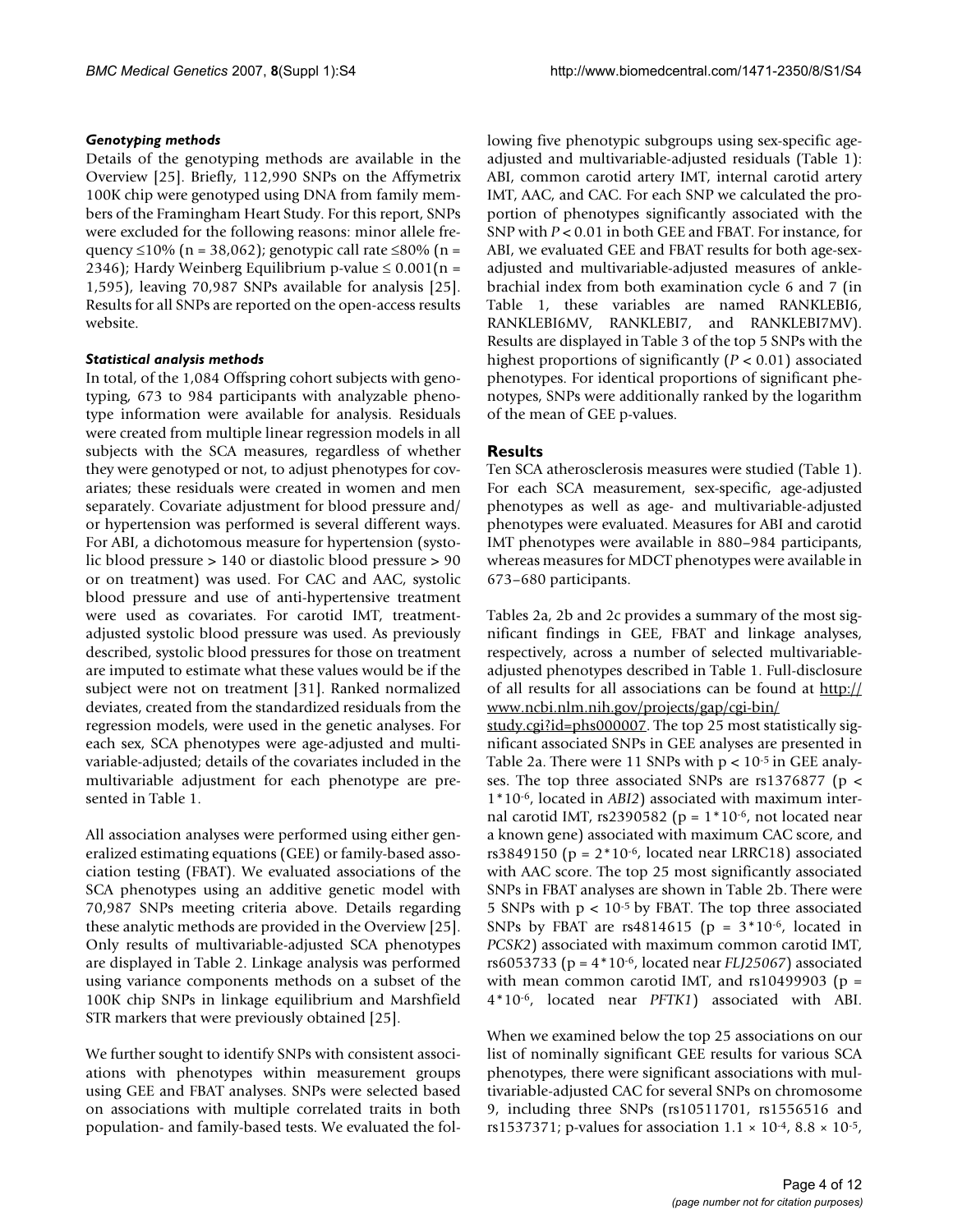| <b>Subclinical atherosclerosis</b><br>measure | Phenotype Variable name N              |            | Offspring, exam              | Covariate adjustment                                                                                                                                                                                           |
|-----------------------------------------------|----------------------------------------|------------|------------------------------|----------------------------------------------------------------------------------------------------------------------------------------------------------------------------------------------------------------|
|                                               |                                        |            |                              |                                                                                                                                                                                                                |
| Ankle-brachial index                          | <b>RANKLEBI6</b><br><b>RANKLEBI6MV</b> | 984<br>984 | Offspring, 6<br>Offspring, 6 | Age, sex-specific<br>Age, smoking, diabetes, hypertension, total cholesterol/HDL ratio, log<br>triglyceride, sex-specific                                                                                      |
|                                               | <b>RANKLEBI7</b>                       | 982        | Offspring, 7                 | Age, sex-specific                                                                                                                                                                                              |
|                                               | RANKLEBI7MV                            | 982        | Offspring, 7                 | Age, smoking, diabetes, hypertension, total cholesterol/HDL ratio, log<br>triglyceride, sex-specific                                                                                                           |
| Maximum carotid artery bulb IMT               | RNKCAROTBULBAS6                        | 959        | Offspring, 6                 | Age, sex-specific                                                                                                                                                                                              |
|                                               | RNKCAROTBULBMV6                        | 951        | Offspring, 6                 | Age, treatment-adjusted systolic blood pressure, BMI, cigarettes per<br>day, HDL cholesterol, total cholesterol, diabetes, log triglyceride, and<br>in women, menopausal status, hormone therapy, sex-specific |
| Maximum common carotid artery<br>IMT          | RNKCAROTCCAMAXAS6                      | 978        | Offspring, 6                 | Age, sex-specific                                                                                                                                                                                              |
|                                               | RNKCAROTCCAMAXMV6                      | 969        | Offspring, 6                 | Age, treatment-adjusted systolic blood pressure, BMI, cigarettes per<br>day, HDL cholesterol, total cholesterol, diabetes, log triglyceride, and<br>in women, menopausal status, hormone therapy, sex-specific |
| Mean common carotid artery IMT                | RNKCAROTCCAMEANAS6                     | 978        | Offspring, 6                 | Age, sex-specific                                                                                                                                                                                              |
|                                               | RNKCAROTCCAMEANMV6                     | 969        | Offspring, 6                 | Age, treatment-adjusted systolic blood pressure, BMI, cigarettes per<br>day, HDL cholesterol, total cholesterol, diabetes, log triglyceride, and<br>in women, menopausal status, hormone therapy, sex-specific |
| Maximum internal carotid artery IMT           | RNKCAROTICAMAXAS6                      | 888        | Offspring, 6                 | Age, sex-specific                                                                                                                                                                                              |
|                                               | RNKCAROTICAMAXMV6                      | 880        | Offspring, 6                 | Age, treatment-adjusted systolic blood pressure, BMI, cigarettes per<br>day, HDL cholesterol, total cholesterol, diabetes, log triglyceride, and<br>in women, menopausal status, hormone therapy, sex-specific |
| Mean internal carotid artery IMT              | RNKCAROTICAMEANAS6                     | 888        | Offspring, 6                 | Age, sex-specific                                                                                                                                                                                              |
|                                               | RNKCAROTICAMEANMV6                     | 880        | Offspring, 6                 | Age, treatment-adjusted systolic blood pressure, BMI, cigarettes per<br>day, HDL cholesterol, total cholesterol, diabetes, log triglyceride, and<br>in women, menopausal status, hormone therapy, sex-specific |
| Maximum carotid artery stenosis               | RNKCAROTSTENAS6                        | 977        | Offspring, 6                 | Age, sex-specific                                                                                                                                                                                              |
|                                               | RNKCAROTSTENMV6                        | 968        | Offspring, 6                 | Age, treatment-adjusted systolic blood pressure, BMI, cigarettes per<br>day, HDL cholesterol, total cholesterol, diabetes, log triglycerides,<br>menopausal status, hormone therapy, sex-specific              |
| Mean abdominal aortic calcification           | RESMDCTAACAS7                          | 675        | Offspring, 7                 | Age, sex-specific                                                                                                                                                                                              |
|                                               | RESMDCTAACMV7                          | 673        | Offspring, 7                 | Age, BMI, current cigarette smoking status, diabetes, systolic blood<br>pressure, anti-HTN therapy, total-to-HDL-C ratio, lipid therapy, sex-<br>specific                                                      |
| Mean coronary artery calcification            | RESMDCTCACAS7                          | 680        | Offspring, 7                 | Age, sex-specific                                                                                                                                                                                              |
|                                               | RESMDCTCACMV7                          | 678        | Offspring, 7                 | Age, BMI, current cigarette smoking status, Diabetes, systolic blood<br>pressure, anti-HTN therapy, total-to-HDL cholesterol ratio, lipid<br>therapy, sex-specific                                             |
| Maximum coronary artery<br>calcification      | RESMDCTCACMAXAS7                       | 680        | Offspring, 7                 | Age, sex-specific                                                                                                                                                                                              |
|                                               | RESMDCTCACMAXMV7                       | 678        | Offspring, 7                 | Age, BMI, current cigarette smoking status, diabetes, systolic blood<br>pressure, anti-HTN therapy, total-to-HDL cholesterol ratio, lipid<br>therapy, sex-specific                                             |

#### **Table 1: Phenotype distribution, examination cycle, and numbers of participants with subclinical atherosclerosis phenotypes**

Abbreviations: IMT = intimal medial thickness; MDCT = multidetector Computed Tomography; AAC = abdominal aortic calcification; CAC = coronary artery calcification;<br>HDL = high density lipoprotein; BMI = body mass index; ant

and  $1.7 \times 10^{-4}$ , respectively) lying within a 15 kB region implicated in recent GWAS's for coronary heart disease. Similar associations were noted for age-and sex-adjusted residuals for CAC.

Results for all multipoint LOD scores > 2.0 are displayed in Table 2c. There were four LOD score results exceeding 3.0 and ten additional LOD score results exceeding 2.0. Results for linkage of internal carotid artery IMT phenotypes to chromosome 12 and 1 (the top three LOD score results) and for chromosome 11 are consistent with findings from our previous report [32]. Upon further inspection of the list of associations with  $p < 0.01$  for each of the phenotypes, SNPs in or near biologically plausible genes were noted, including: fibroblast growth factor (*FGF1*) for AAC, adrenergic, beta-2-, receptor (*ADRB2*) for CAC, myocyte enhancer factor 2C (*MEF2C*) and thrombospondin 2 (*THBS2*) for common carotid artery IMT, and cAMP-

specific phosphodiesterase 4D (*PDE4D*) for ankle brachial index.

In Table 3, we provide a summary of the top five associated SNPs for each of four phenotypic categories – ABI, common carotid artery IMT, internal carotid artery IMT, and CAC. SNPs were rank ordered first according to percent of phenotypes with  $p < 0.01$  for GEE and FBAT associations and second by geometric mean of GEE p-values. A number of SNPs were common to the top 25 associated SNPs by GEE or FBAT reported in Tables 2a and 2b, respectively, including rs28207 and rs4814615 for common carotid IMT and rs10483853 and rs10507130 for CAC.

We further examined associations with SNPs in or near regions of 37 candidate genes previously reported to have been associated with SCA or overt coronary heart disease.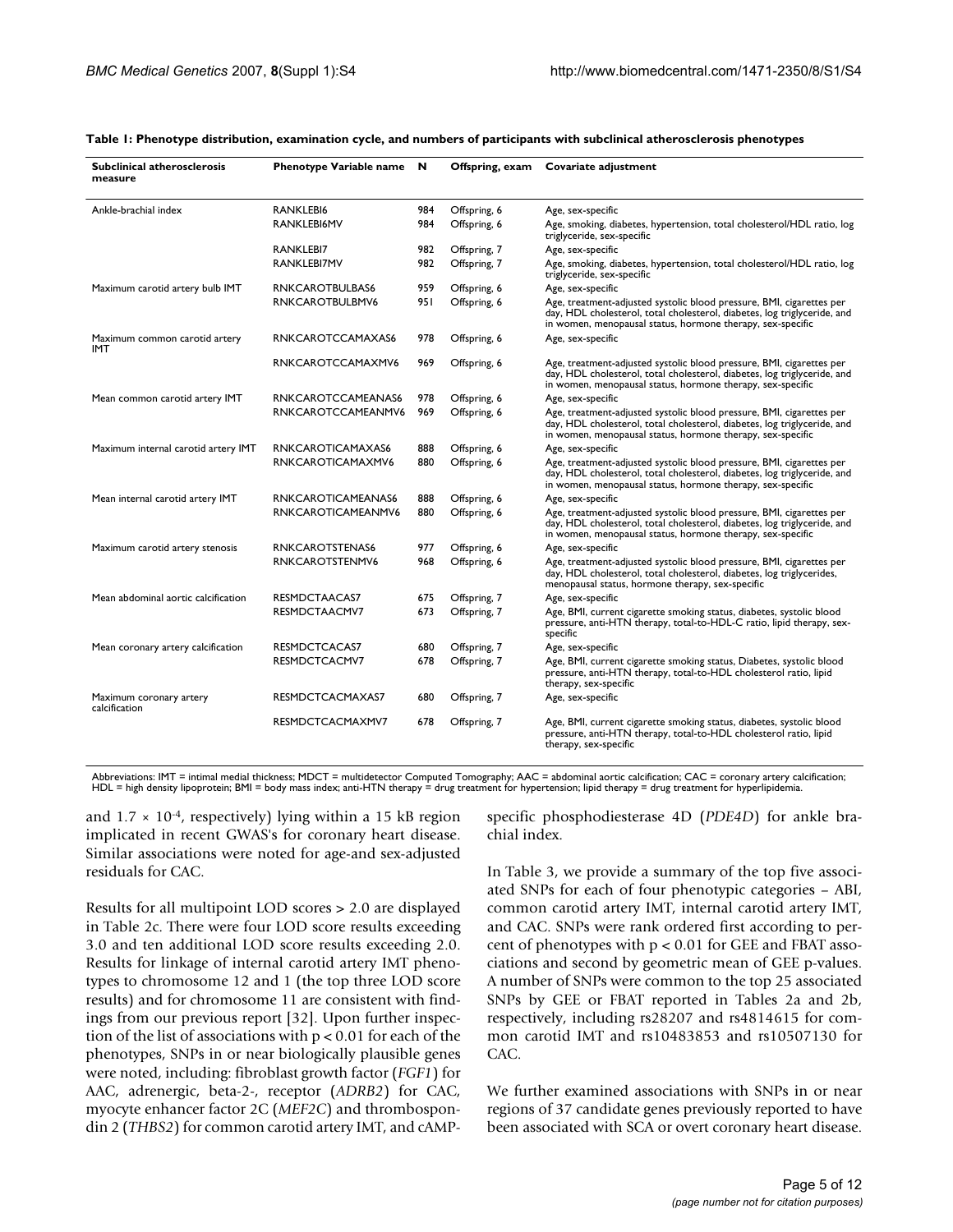**Table 2: 25 Most significant results for multivariable-adjusted subclinical atherosclerosis measures in multiple arterial territories by GEE (2a), FBAT (2b) and linkage (2c) analyses**

**2a. Most significant results for GEE analyses for multivariable-adjusted subclinical atherosclerosis measures**

| <b>GEE</b> rank | Phenotype                      | <b>SNP</b> | Chr            | <b>Physical location</b> | <b>GEE P-value</b>   | <b>FBAT P-value</b>  | <b>Gene position</b> | Gene symbol    |
|-----------------|--------------------------------|------------|----------------|--------------------------|----------------------|----------------------|----------------------|----------------|
| $\mathbf{L}$    | Internal carotid artery IMT    | rs1376877  | $\overline{2}$ | 204.097.596              | $3.8 \times 10^{-7}$ | 0.15                 | IN                   | ABI2           |
| 3               | Coronary artery calcification  | rs2390582  | $\mathbf{I}$   | 90,655,928               | $1.4 \times 10^{-6}$ | 0.34                 | OUT                  |                |
| 4               | Abdominal aortic calcification | rs3849150  | 10             | 49,779,229               | $1.6 \times 10^{-6}$ | $4.0 \times 10^{-3}$ | <b>NEAR</b>          | LRRC18         |
| 6               | Ankle brachial index           | rs2896103  | 5              | 13,817,419               | $4.5 \times 10^{-6}$ | 0.01                 | IN                   | DNAH5          |
| 7               | Coronary artery calcification  | rs10483853 | 4              | 72,826,052               | $6.1 \times 10^{-6}$ | $1.7 \times 10^{-3}$ | IN                   | <b>NUMB</b>    |
| 8               | Common carotid artery IMT      | rs1400544  | $\mathbf{I}$   | 186,593,061              | $6.2 \times 10^{-6}$ | $4.7 \times 10^{-4}$ | <b>OUT</b>           |                |
| 9               | Ankle brachial index           | rs7715811  | 5              | 13,822,974               | $6.4 \times 10^{-6}$ | 0.02                 | IN                   | DNAH5          |
| 10              | Coronary artery calcification  | rs10507130 | 12             | 100,256,422              | $6.7 \times 10^{-6}$ | $1.6 \times 10^{-3}$ | IN                   | <b>DRIM</b>    |
| П               | Ankle brachial index           | rs1320267  | $\overline{4}$ | 127,290,897              | $6.9 \times 10^{-6}$ | 0.03                 | OUT                  |                |
| 13              | Ankle brachial index           | rs1350445  | $\mathbf{H}$   | 91.591.802               | $8.5 \times 10^{-6}$ | 0.07                 | OUT                  |                |
| 14              | Ankle brachial index           | rs1502050  | 5              | 13,832,743               | $8.7 \times 10^{-6}$ | 0.02                 | IN                   | DNAH5          |
| 15              | Coronary artery calcification  | rs10519394 | $\overline{4}$ | 137,962,214              | $1.1 \times 10^{-5}$ | 0.03                 | OUT                  |                |
| 16              | Internal carotid artery IMT    | rs683366   | 8              | 52,370,975               | $1.2 \times 10^{-5}$ | 0.01                 | <b>NEAR</b>          | <b>TXNLI</b>   |
| 19              | Abdominal aortic calcification | rs2850711  | 8              | 59,938,018               | $1.5 \times 10^{-5}$ | 0.05                 | IN                   | $C18$ orf $20$ |
| 20              | Internal carotid artery IMT    | rs601746   | 10             | 96.932.273               | $1.6 \times 10^{-5}$ | 0.22                 | <b>NEAR</b>          | C10orf129      |
| 21              | Ankle brachial index           | rs1905155  | 5              | 113,301,097              | $1.6 \times 10^{-5}$ | $5.1 \times 10^{-3}$ | OUT                  |                |
| 22              | Ankle brachial index           | rs10501784 | -11            | 91,592,192               | $1.6 \times 10^{-5}$ | 0.30                 | OUT                  |                |
| 23              | Ankle brachial index           | rs10493529 | -1             | 74,335,469               | $1.9 \times 10^{-5}$ | 0.098                | <b>NEAR</b>          | LRRC44, FPGT   |
| 24              | Common carotid artery IMT      | rs28207    | 5              | 13,267,852               | $1.9 \times 10^{-5}$ | $2.1 \times 10^{-4}$ | OUT                  |                |
| 25              | Abdominal aortic calcification | rs8094641  | 8              | 59,873,880               | $2.0 \times 10^{-5}$ | 0.04                 | <b>NEAR</b>          | $C18$ orf $20$ |
| 26              | Ankle brachial index           | rs2949535  | 18             | 26, 111, 783             | $2.0 \times 10^{-5}$ | $7.5 \times 10^{-4}$ | OUT                  |                |
| 27              | Coronary artery calcification  | rs2270861  | 12             | 100,238,849              | $2.0 \times 10^{-5}$ | $6.8 \times 10^{-3}$ | IN                   | <b>DRIM</b>    |
| 28              | Common carotid artery IMT      | rs853406   | 6              | 4,002,159                | $2.2 \times 10^{-5}$ | $1.9 \times 10^{-3}$ | IN                   | PRPF4B         |
| 29              | Common carotid artery IMT      | rs853407   | 6              | 4,002,232                | $2.2 \times 10^{-5}$ | $2.5 \times 10^{-3}$ | IN                   | PRPF4B         |
| 30              | Common carotid artery IMT      | rs1581413  | 3              | 158,532,867              | $2.2 \times 10^{-5}$ | $1.8 \times 10^{-3}$ | IN                   | <b>VEPHI</b>   |
|                 |                                |            |                |                          |                      |                      |                      |                |

**2b. Most significant results for FBAT analyses for multivariable-adjusted subclinical atherosclerosis measures**

| <b>FBAT</b><br>rank | Phenotype                      | <b>SNP</b>   |                | Chr Physical location GEE P-value |                      | <b>FBAT P-value</b>  | <b>Gene position</b> | Gene symbol            |
|---------------------|--------------------------------|--------------|----------------|-----------------------------------|----------------------|----------------------|----------------------|------------------------|
|                     | Common carotid artery IMT      | rs4814615    | 20             | 17,305,573                        | $4.9 \times 10^{-5}$ | $3.4 \times 10^{-6}$ | IN                   | PCSK <sub>2</sub>      |
|                     | Common carotid artery IMT      | rs6053733    | 20             | 5.763.074                         | $7.2 \times 10^{-3}$ | $3.7 \times 10^{-6}$ | IN                   | C <sub>20orf</sub> 196 |
|                     | Ankle brachial index           | rs10499903 7 |                | 90.504.268                        | $1.9 \times 10^{-3}$ | $4.1 \times 10^{-6}$ | <b>NEAR</b>          | PFTKI, FZDI            |
| 4                   | Ankle brachial index           | rs9302997    | 17             | 71,723,439                        | $4.8 \times 10^{-3}$ | $5.1 \times 10^{-6}$ | IN                   | <b>RNF157</b>          |
|                     | Ankle brachial index           | rs590183     | $\overline{4}$ | 23.733.535                        | 0.01                 | $8.6 \times 10^{-6}$ | OUT                  |                        |
|                     | Ankle brachial index           | rs6832344    | 4              | 23,733,805                        | $9.9 \times 10^{-3}$ | $1.0 \times 10^{-5}$ | OUT                  |                        |
| 8                   | Abdominal aortic calcification | rs1023568    | $\overline{2}$ | 191.340.948                       | 0.09                 | $1.2 \times 10^{-5}$ | IN                   | NAB <sub>I</sub>       |
| 9.                  | Common carotid artery IMT      | rs2214959    | 12             | 124.674.521                       | 0.01                 | $1.5 \times 10^{-5}$ | <b>NEAR</b>          | TMEM132B               |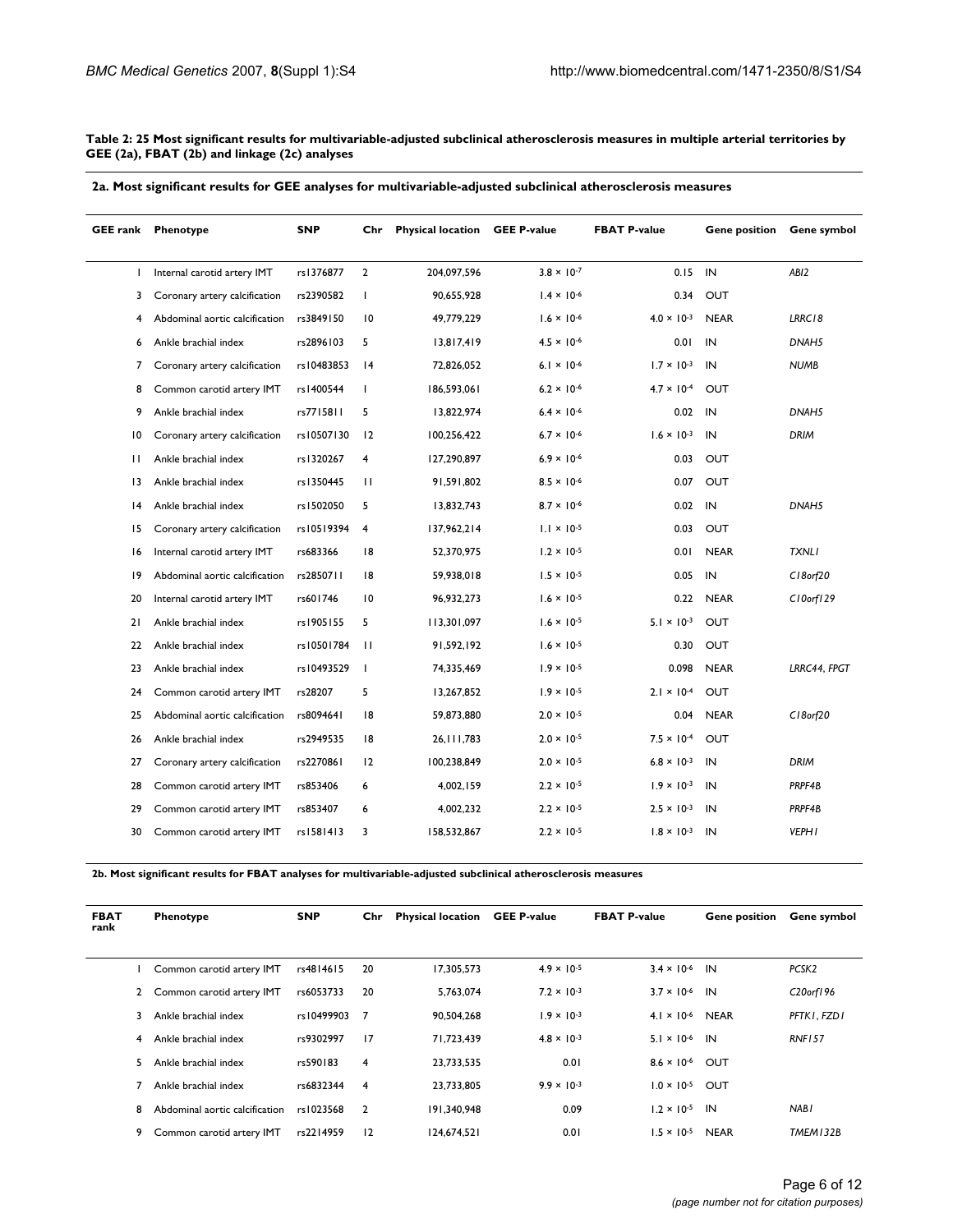| 10              | Ankle brachial index           | rs9285151  | 3              | 42,712,236  | 0.06                 | $1.7 \times 10^{-5}$ | IN          | <b>ENOX1</b>      |
|-----------------|--------------------------------|------------|----------------|-------------|----------------------|----------------------|-------------|-------------------|
| $\mathbf{H}$    | Ankle brachial index           | rs1381632  | 4              | 88,926,163  | 0.36                 | $1.8 \times 10^{-5}$ | <b>NEAR</b> | <b>DMPI</b>       |
| 12              | Coronary artery calcification  | rs4461066  | 16             | 51,469,110  | $8.7 \times 10^{-3}$ | $3.1 \times 10^{-5}$ | OUT         |                   |
| 15              | Coronary artery calcification  | rs367421   | 20             | 15,202,689  | $2.5 \times 10^{-3}$ | $3.6 \times 10^{-5}$ | IN          | C20orf133         |
| 16              | Internal carotid artery IMT    | rs9323431  | 4              | 62,638,241  | 0.24                 | $3.6 \times 10^{-5}$ | IN          | <b>KCNH5</b>      |
| 17              | Common carotid artery IMT      | rs1997463  | 3              | 54,782,280  | 0.01                 | $3.8 \times 10^{-5}$ | IN          | CACNA2D3          |
| $\overline{19}$ | Common carotid artery IMT      | rs304409   | 8              | 1,096,342   | $1.8 \times 10^{-4}$ | $4.6 \times 10^{-5}$ | OUT         |                   |
| 21              | Internal carotid artery IMT    | rs1349008  | 3              | 76,804,103  | 0.23                 | $4.9 \times 10^{-5}$ | OUT         |                   |
| 22              | Ankle brachial index           | rs2251671  | 8              | 40,501,973  | $1.3 \times 10^{-4}$ | $4.9 \times 10^{-5}$ | <b>NEAR</b> | ZMAT4             |
| 23              | Abdominal aortic calcification | rs243030   | 2              | 60,518,222  | $3.1 \times 10^{-5}$ | $5.6 \times 10^{-5}$ | OUT         |                   |
| 24              | Abdominal aortic calcification | rs321967   | 7              | 77.959.200  | $4.7 \times 10^{-4}$ | $6.0 \times 10^{-5}$ | IN          | MAGI2             |
| 25              | Ankle brachial index           | rs6569792  | 6              | 132,736,444 | 0.56                 | $6.4 \times 10^{-5}$ | IN          | MOXD <sub>I</sub> |
| 26              | Abdominal aortic calcification | rs4985741  | 17             | 17,028,605  | $7.2 \times 10^{-3}$ | $6.6 \times 10^{-5}$ | IN          | <b>MRIP</b>       |
| 27              | Ankle brachial index           | rs7995026  | 3              | 42,751,550  | $6.9 \times 10^{-4}$ | $6.9 \times 10^{-5}$ | IN          | <b>ENOX1</b>      |
| 28              | Coronary artery calcification  | rs10520541 | 4              | 184.055.754 | 0.08                 | $7.0 \times 10^{-5}$ | IN          | AK001336          |
| 29              | Internal carotid artery IMT    | rs2113945  | 15             | 29, 11, 823 | 0.09                 | $7.2 \times 10^{-5}$ | IN          | <b>TRPMI</b>      |
| 30              | Common carotid artery IMT      | rs6944400  | $\overline{7}$ | 131.389.740 | 0.12                 | $8.2 \times 10^{-5}$ | OUT         |                   |
|                 |                                |            |                |             |                      |                      |             |                   |

**Table 2: 25 Most significant results for multivariable-adjusted subclinical atherosclerosis measures in multiple arterial territories by GEE (2a), FBAT (2b) and linkage (2c) analyses** *(Continued)*

**2c. Genomic regions with LOD > 2.0 for linkage analyses for multivariable-adjusted subclinical atherosclerosis measures**

| Rank | Phenotype                      | Marker            | Chr            | <b>Physical location</b> | LOD score 1.5 interval bounds |              | <b>Maximum</b><br><b>LOD</b> |  |
|------|--------------------------------|-------------------|----------------|--------------------------|-------------------------------|--------------|------------------------------|--|
|      | Internal carotid artery IMT    | ATA29A06          | 12             | 128,922,618              | 127,583,749                   | 129,277,512  | 5.05                         |  |
| 2    | Internal carotid artery IMT    | rs959987          | 12             | 127,817,680              | 126,600,362                   | 129,277,512  | 4.78                         |  |
| 3    | Internal carotid artery IMT    | rs1180937         |                | 54,903,665               | 45,417,474                    | 56,950,040   | 4.23                         |  |
| 8    | Abdominal aortic calcification | rs17030524        | 12             | 99.640.364               | 97.320.770                    | 102,339,523  | 3.51                         |  |
| 6    | Coronary artery calcification  | SNP A-<br>1679277 | 6              | 149.300.408              | 136,476,887                   | 154,228,170  | 2.81                         |  |
| 7    | Ankle brachial index           | rs394884          | $\overline{2}$ | 151.954.268              | 142.801.622                   | 168,477,710  | 2.73                         |  |
| 9    | Internal carotid artery IMT    | rs300574          | 4              | 124.681.343              | 118,755,997                   | 131,657,093  | 2.49                         |  |
| 10   | Internal carotid artery IMT    | rs714647          | 15             | 99.870.157               | 96.719.695                    | 100,152,332  | 2.49                         |  |
| 12   | Coronary artery calcification  | rs1106679         | 4              | 102,555,405              | 91,636,556                    | 106,312,036  | 2.33                         |  |
| 13   | Abdominal aortic calcification | rs1454183         | $\overline{2}$ | 13,935,308               | 3,238,478                     | 20, 119, 479 | 2.31                         |  |
| 15   | Coronary artery calcification  | rs7000744         | 8              | 140,003,669              | 136,360,837                   | 146,039,126  | 2.23                         |  |
| 16   | Ankle brachial index           | rs10483084        | 21             | 42,268,393               | 40, I 13, 290                 | 45,025,009   | 2.12                         |  |
| 17   | Internal carotid artery IMT    | rs1948685         | 5              | 21,064,843               | 10,288,046                    | 31,560,322   | 2.11                         |  |
| 9    | Internal carotid artery IMT    | rs10832008        | $\mathbf{H}$   | 13,232,905               | 6,384,682                     | 19,637,706   | 2.09                         |  |

Abbreviations: SNP = single nucleotide polymorphism; Chr = chromosome; GEE = generalized estimating equations; FBAT = family based association testing; LOD =<br>logarithm of the odds; IMT = intimal medial thickness;. Gaps app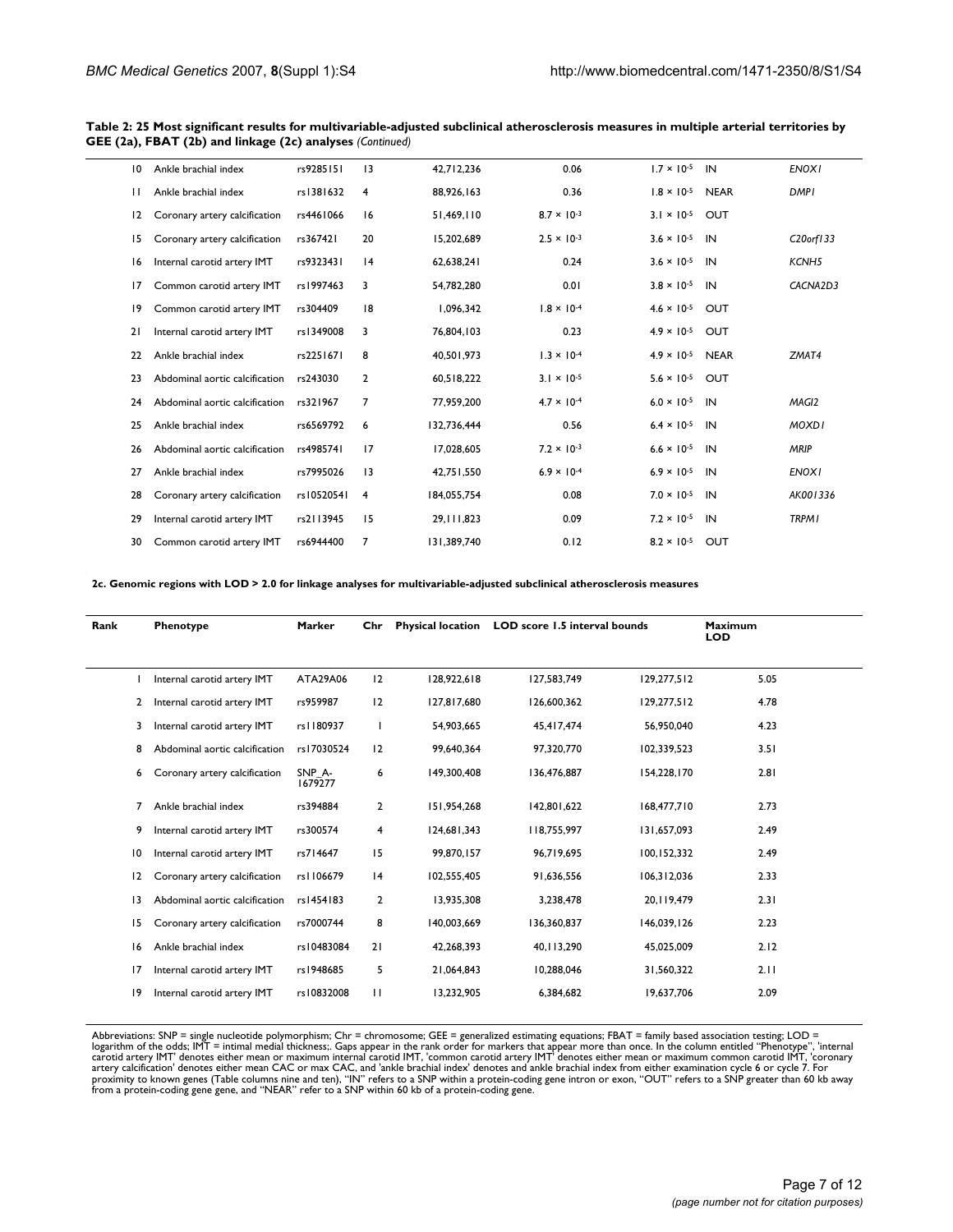| Phenotype group                            | Rank GEE/FBAT | <b>SNP</b> | Chr            | Physical<br>location | %Phenotypes<br>$P < 0.01$ for<br><b>GEE &amp; FBAT</b> | <b>GEE P-value</b><br>geometric<br>mean | <b>MAF</b> | Gene position | Gene symbol         |
|--------------------------------------------|---------------|------------|----------------|----------------------|--------------------------------------------------------|-----------------------------------------|------------|---------------|---------------------|
| Ankle brachial index                       |               | rs7989017  | 3              | 25,164,878           | 100                                                    | $4.7 \times 10^{-3}$                    | 0.22       | IN            | ATP8A2              |
|                                            | $\mathbf{2}$  | rs7546903  |                | 6,870,538            | 75                                                     | $1.7 \times 10^{-3}$                    | 0.27       | IN            | <b>CAMTA1</b>       |
|                                            | 3             | rs6135095  | 20             | 1,422,405            | 75                                                     | $3.0 \times 10^{-3}$                    | 0.14       | <b>NEAR</b>   | SIRPB <sub>2</sub>  |
|                                            | 4             | rs1875517  | 3              | 118,790,257          | 75                                                     | $3.4 \times 10^{-3}$                    | 0.44       | OUT           |                     |
|                                            | 5             | rs6507763  | 18             | 43,310,669           | 75                                                     | $3.5 \times 10^{-3}$                    | 0.14       | OUT           |                     |
| <b>Common carotid artery</b><br><b>IMT</b> |               | rs1039610  | 8              | 74.049.795           | 100                                                    | $4.9 \times 10^{-5}$                    | 0.32       | <b>OUT</b>    |                     |
|                                            | $\mathbf{2}$  | rs1587893  | 18             | 74,039,913           | 100                                                    | $5.8 \times 10^{-5}$                    | 0.31       | OUT           |                     |
|                                            |               | rs28207    | 5              | 13.267.852           | 100                                                    | $8.1 \times 10^{-5}$                    | 0.37       | <b>OUT</b>    |                     |
|                                            | 4             | rs4814615  | 20             | 17.305.573           | 100                                                    | $1.3 \times 10^{-4}$                    | 0.16       | IN            | PCSK <sub>2</sub>   |
|                                            | 5.            | rs2470209  | 17             | 28,263,442           | 100                                                    | $1.9 \times 10^{-4}$                    | 0.39       | <b>NEAR</b>   | <b>MYOID</b>        |
| Internal carotid artery<br><b>IMT</b>      |               | rs933890   | 12             | 106, 941, 389        | 100                                                    | $6.6 \times 10^{-4}$                    | 0.22       | OUT           |                     |
|                                            | $\mathbf{2}$  | rs8075776  | 17             | 36,408,189           | 100                                                    | $9.8 \times 10^{-4}$                    | 0.16       | <b>NEAR</b>   | KRTAPI-I, KRTAPI-3  |
|                                            |               | rs252984   | 5              | 106,780,236          | 100                                                    | $1.0 \times 10^{-3}$                    | 0.16       | IN            | EFNA5               |
|                                            | 4             | rs10490889 | 3              | 6.257.028            | 100                                                    | $1.6 \times 10^{-3}$                    | 0.36       | <b>OUT</b>    |                     |
|                                            | 5             | rs10516308 | $\overline{4}$ | 16,780,451           | 100                                                    | $3.3 \times 10^{-3}$                    | 0.41       | OUT           |                     |
| <b>Coronary artery</b><br>calcification    |               | rs10483853 | 4              | 72,826,052           | 100                                                    | $9.8 \times 10^{-6}$                    | 0.19       | IN            | <b>NUMB</b>         |
|                                            | 2             | rs10507130 | 12             | 100,256,422          | 100                                                    | $1.3 \times 10^{-5}$                    | 0.22       | IN            | <b>DRIM</b>         |
|                                            | 3             | rs9321354  | 6              | 132.946.880          | 100                                                    | $3.4 \times 10^{-5}$                    | 0.12       | <b>NEAR</b>   | TAAR8, TAAR6, TAAR5 |
|                                            | 4             | rs220457   | 17             | 27.126.748           | 100                                                    | $3.8 \times 10^{-4}$                    | 0.25       | <b>OUT</b>    |                     |
|                                            | 5             | rs10505182 | 8              | 113,337,274          | 100                                                    | $5.2 \times 10^{-4}$                    | 0.23       | IN            | CSMD3               |

**Table 3: Five most significant association results using FBAT and GEE within phenotype clusters for each of five multivariable-adjusted subclinical atherosclerosis measures**

Abbreviations: SNP = single nucleotide polymorphism; Chr = chromosome; GEE = generalized estimating equations; FBAT = family based association testing; IMT = intimal medial thickness;  $MAF =$  minor allele frequency.

Column Definitions: For each Phenotype Group (Table column one), a cluster analysis is conducted for several phenotype variables defined in **Table 1**. For "Ankle brachial<br>index," GEE and FBAT results were evaluated for RAN

RNKCAROTCCAMAXAS6, RNKCAROTCCAMAXMV6, RNKCAROTCCAMEANAS6, and RNKCAROTCCAMEANMV6; for "Internal carotid artery IMT,"<br>RNKCAROTICAMAXAS6, RNKCAROTICAMAXMV6, RNKCAROTICAMEANAS6, and RNKCAROTICAMEANMV6; and for "Coronary arter

RESMDCTCACMAXMV7 and RESMDCTCACMV7. The percent of phenotypes in the cluster analysis for which there was a p < 0.01 by both GEE and FBAT analyses is

shown in Table column five. The geometric mean p-value is shown in Table column six for GEE associations for all phenotypes in the cluster analyses. For proximity to known<br>genes (Gene position, Table column eight), "IN" re

Of these genes, there were 28 genes with SNPs on the 100K array that were in or nearby (within 60 kb of) the gene. In Table 4, we report significant associations for SNPs in or near nine of these 28 candidate genes with p < 0.01 in GEE or FBAT analyses or p < 0.05 in both GEE and FBAT analyses. Associations were noted with one or more SCA measure for: *CCR5*, *FGB*, *ESR1*, *IL6*, *NOS3*, *TNFRSF11*, *ADM*, *CD44*, *and CCL2* (Table 4).

#### **Discussion**

In this manuscript, we report the principle findings for a GWAS of SNPs from a 100K Affymetrix scan with SCA phenotypes in multiple major arterial beds. A conservative Bonferroni correction using this number of tests (0.05/1,000,000) would yield an approximate threshold of genome-wide significance to be  $5*10<sup>-8</sup>$ , and none of our association findings meet these criteria for genomewide association., However, we did note a number of associations with  $p < 10^{-5}$  after rank-ordering SNP associations using GEE and/or FBAT analysis. While we expect that many of these genotype-phenotype associations may be false positives, the SNPs identified in this manner are nonetheless hypothesized to include SNPs that merit further follow-up. To our knowledge, this is the first report of a GWAS using SCA phenotypes.

The first replicated GWAS findings for clinically apparent coronary heart disease were recently reported by two independent groups, identifying an association with SNPs in a region of chromosome 9p21 [23,24]. Interestingly, there was an association of this chromosome 9 region with CAC in one replication study [24], and this same chromosome 9 region was associated with diabetes mellitus in three other recent GWAS [20-22]. When we examined our GEE results for various SCA phenotypes, there were nominally significant associations with multivariable-adjusted CAC for several SNPs on chromosome 9 lying within a 15 kB region implicated in the recent GWAS's for coronary heart disease. While these SNPs were not our top-ranked SNPs, their specific association with coronary artery atherosclerosis (CAC) phenotypes likely represent strong evidence of replication in light of the recent GWAS.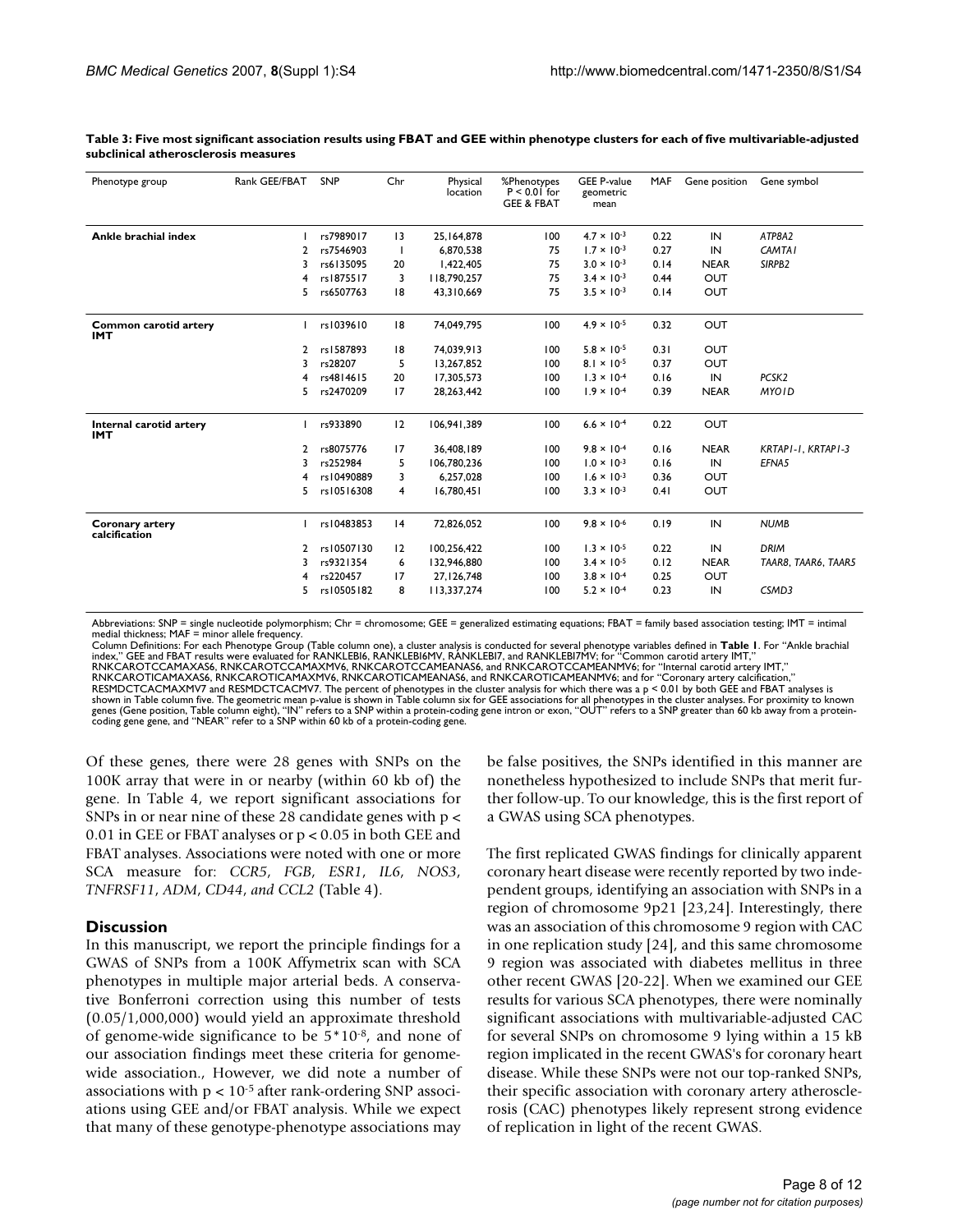| Chr            | Gene             | N SNPs within 60 kb | <b>SNP from Affy 100K Array</b> | <b>MAF</b> | <b>Physical Location</b> | Phenotype                      |                      | <b>Lowest P-value</b> |
|----------------|------------------|---------------------|---------------------------------|------------|--------------------------|--------------------------------|----------------------|-----------------------|
|                |                  |                     |                                 |            |                          |                                | <b>GEE</b>           | <b>FBAT</b>           |
| 3              | CCR5             | 1/6                 | rs3762823                       | 0.25       | 46,371,620               | Common carotid artery IMT      | 0.02                 | 0.04                  |
|                |                  |                     |                                 |            |                          | Common carotid artery IMT      | 0.05                 | 0.04                  |
| 4              | FGB              | 1/7                 | rs871540                        | 0.22       | 155,766,635              | Abdominal aortic calcification | 0.11                 | $3.0 \times 10^{-3}$  |
| 6              | ESR1             | 8/18                | rs3866461                       | 0.12       | 152,238,835              | Coronary artery calcification  | $5.4 \times 10^{-3}$ | 0.11                  |
|                |                  |                     |                                 |            |                          | Coronary artery calcification  | $3.4 \times 10^{-3}$ | 0.12                  |
|                |                  |                     | rs3853250                       | 0.45       | 152,252,014              | Ankle brachial index           | 0.05                 | 0.04                  |
|                |                  |                     | rs3853251                       | 0.34       | 152,252,870              | Ankle brachial index           | 0.03                 | 0.02                  |
|                |                  |                     | rs722208                        | 0.27       | 152,414,999              | Coronary artery calcification  | 0.54                 | $5.7 \times 10^{-3}$  |
|                |                  |                     |                                 |            |                          | Coronary artery calcification  | 0.57                 | $5.0 \times 10^{-3}$  |
|                |                  |                     | rs3798573                       | 0.11       | 152,481,476              | Internal carotid artery IMT    | $6.4 \times 10^{-3}$ | 0.78                  |
|                |                  |                     | rs3778099                       | 0.10       | 152,510,689              | Common carotid artery IMT      | 0.82                 | $6.9 \times 10^{-3}$  |
|                |                  |                     | rs2813563                       | 0.19       | 152,538,601              | Abdominal aortic calcification | 0.02                 | 0.03                  |
|                |                  |                     | rs725467                        | 0.19       | 152,539,833              | Abdominal aortic calcification | 0.02                 | 0.03                  |
| 7              | IL6              | 2/9                 | rs1581498                       | 0.45       | 22,681,483               | Coronary artery calcification  | 0.16                 | $7.7 \times 10^{-3}$  |
|                |                  |                     |                                 |            |                          | Coronary artery calcification  | 0.04                 | $3.3 \times 10^{-3}$  |
|                |                  |                     | rs10240716                      | 0.27       | 22.765.225               | Ankle brachial index           | 0.01                 | 0.04                  |
| $\overline{7}$ | NOS3             | 2/3                 | rs768403                        | 0.38       | 150,297,894              | Abdominal aortic calcification | $2.0 \times 10^{-3}$ | 0.02                  |
|                |                  |                     | rs7812088                       | 0.12       | 150,357,477              | Internal carotid artery IMT    | 0.05                 | $5.5 \times 10^{-3}$  |
|                |                  |                     |                                 |            |                          | Internal carotid artery IMT    | 0.05                 | 0.01                  |
| 8              | <b>TNFRSF11</b>  | 1/9                 | rs10505346                      | 0.21       | 120,033,024              | Ankle brachial index           | 0.04                 | 0.05                  |
| $\mathbf{H}$   | <b>ADM</b>       | 3/5                 | rs10500724                      | 0.44       | 10,258,592               | Ankle brachial index           | $2.0 \times 10^{-4}$ | $5.0 \times 10^{-4}$  |
|                |                  |                     | rs4444073                       | 0.47       | 10,288,240               | Ankle brachial index           | $3.3 \times 10^{-3}$ | $5.0 \times 10^{-4}$  |
|                |                  |                     | rs4444073                       |            |                          | Ankle brachial index           | 0.01                 | 0.04                  |
| $\mathbf{H}$   | CD44             | 10/24               | rs1365057                       | 0.22       | 35.066.251               | Coronary artery calcification  | 0.05                 | $8.9 \times 10^{-3}$  |
|                |                  |                     |                                 |            |                          | Coronary artery calcification  | 0.05                 | $7.7 \times 10^{-3}$  |
|                |                  |                     | rs353589                        | 0.21       | 35,077,802               | Ankle brachial index           | $9.0 \times 10^{-3}$ | 0.08                  |
|                |                  |                     |                                 |            |                          | Abdominal aortic calcification | $7.4 \times 10^{-3}$ | 0.10                  |
|                |                  |                     | rs353639                        | 0.21       | 35,140,940               | Ankle brachial index           | $8.3 \times 10^{-3}$ | 0.03                  |
|                |                  |                     |                                 |            |                          | Ankle brachial index           | $3.1 \times 10^{-3}$ | 0.04                  |
|                |                  |                     | rs353638                        | 0.21       | 35, 141, 103             | Ankle brachial index           | $5.6 \times 10^{-3}$ | 0.05                  |
|                |                  |                     |                                 |            |                          | Ankle brachial index           | $4.2 \times 10^{-3}$ | 0.06                  |
|                |                  |                     | rs353636                        | 0.21       | 35, 141, 306             | Ankle brachial index           | $7.6 \times 10^{-3}$ | 0.05                  |
|                |                  |                     |                                 |            |                          | Ankle brachial index           | $4.2 \times 10^{-3}$ | 0.06                  |
|                |                  |                     | rs353635                        | 0.46       | 35, 141, 399             | Ankle brachial index           | 0.09                 | $4.6 \times 10^{-3}$  |
|                |                  |                     | rs353631                        | 0.20       | 35, 144, 144             | Ankle brachial index           | $4.8 \times 10^{-3}$ | 0.06                  |
|                |                  |                     |                                 |            |                          | Ankle brachial index           | $4.5 \times 10^{-3}$ | 0.15                  |
|                |                  |                     | rs1467558                       | 0.21       | 35,186,249               | Coronary artery calcification  | 0.03                 | 0.02                  |
|                |                  |                     |                                 |            |                          | Coronary artery calcification  | 0.03                 | 0.02                  |
|                |                  |                     | rs10488813                      | 0.13       | 35,225,530               | Abdominal aortic calcification | $8.8 \times 10^{-3}$ | 0.48                  |
|                |                  |                     | rs7115246                       | 0.46       | 35,243,054               | Ankle brachial index           | $7.1 \times 10^{-3}$ | $9.4 \times 10^{-3}$  |
| 17             | CCL <sub>2</sub> | 1/7                 | rs1024612                       | 0.41       | 29,573,469               | Abdominal aortic calcification | $3.6 \times 10^{-3}$ | 0.22                  |
|                |                  |                     |                                 |            |                          |                                |                      |                       |

**Table 4: SNPs in or near previously reported candidate genes for coronary heart disease or subclinical atherosclerosis for multivariable-adjusted SCA phenotypes: SNPs with p < 0.01 in GEE or FBAT analyses, or p < 0.05 in both GEE and FBAT analyses.**

Abbreviations: SNP = single nucleotide polymorphism; Chr = chromosome; GEE = generalized estimating equations; FBAT = family based association testing; IMT = intimal<br>medial thickness; MAF = minor allele frequency.<br>Of 37 ca

with either p < 0.01 for GEE, p < 0.01 for FBAT, or p < 0.05 for both GEE and FBAT. Genes without significant associations meeting these criteria included: F5, MTHFR, REN,<br>APOB, CX3CR1, GATA2, EDN1, CTGF, VEGF, PON1, MMP3, any given gene region may be insufficient to exclude real associations. Better coverage may be afforded by newer, more dense SNP arrays. Only SNPs within the introns or exons of the candidate gene or no greater than 60 kb away from the candidate gene were considered for Table 4 (denominator of Column 3).

Because there may be distinct genetic determination for atherosclerosis occurring in individual vascular beds (e.g., carotid arteries versus coronary arteries versus aorta versus peripheral arteries), we further examined for consistency of association of specific SNPs within five trait groups – ABI, common carotid artery IMT, internal carotid artery IMT, AAC and CAC. By this method of ranking associations, we identified distinct sets of SNPs, for which there was consistency of overlap with top SNP results by both GEE and FBAT (Table 3). There is evidence for partial correlation between SCA measures [6], and it is interesting to

note that there were some SNPs for which there were nominally significant associations with more than one SCA measure. For example, rs10263213 is associated with both multivariable adjusted CAC ( $p = 0.001$ ) and multivariable adjusted wall thickness of the carotid bulb ( $p =$ 0.013). Further research is warranted to determine whether SNPs showing association with two or more SCA measures are more likely to replicate in follow-up studies. Again, because no results from these approaches met criteria for genome-wide association, further validation studies will be required to confirm such associations.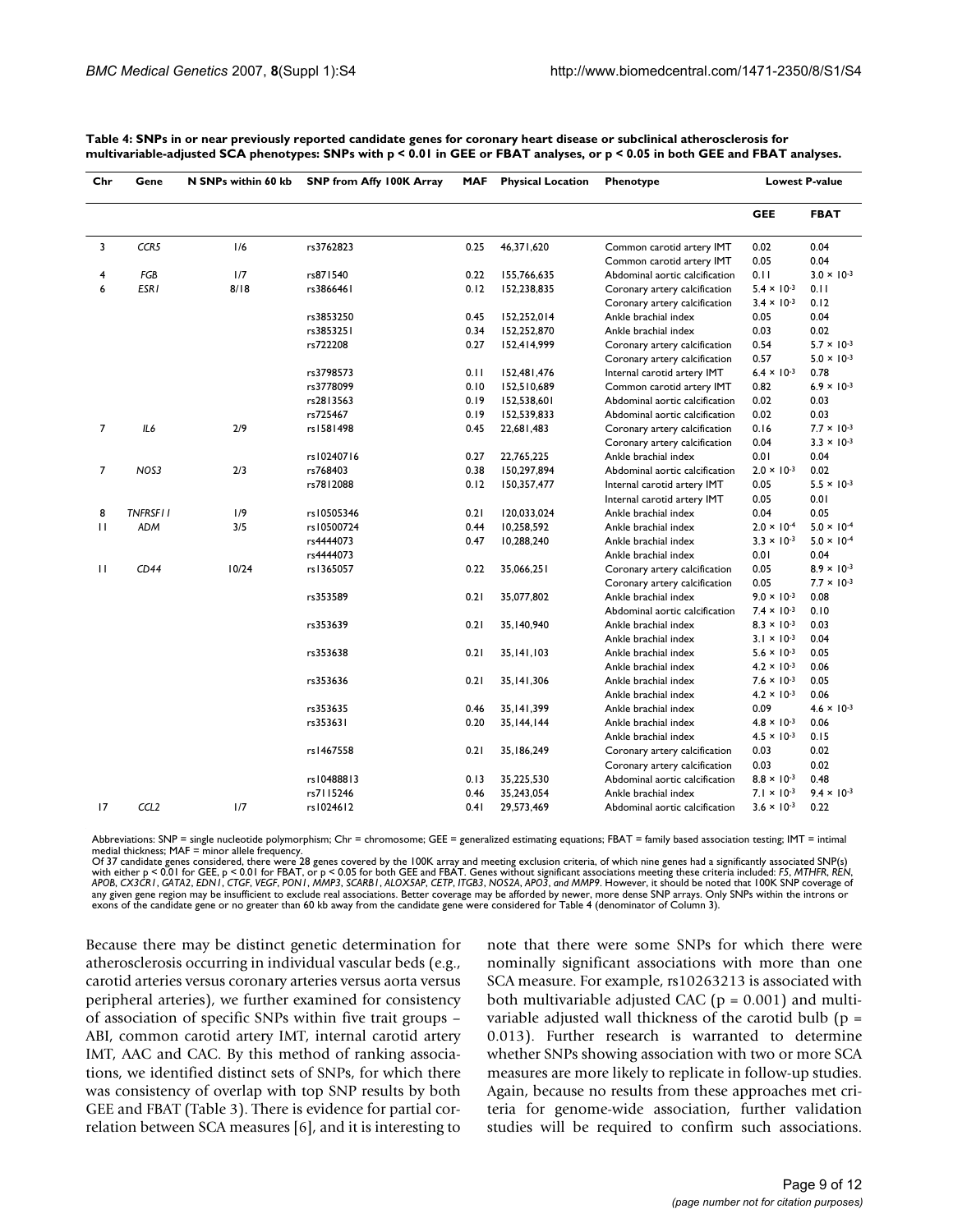An extensive literature exists for prior studies of candidate gene variation associated with clinical atherosclerotic cardiovascular disease, in particular coronary heart disease [15], as well as SCA, particularly carotid IMT [8]. While many associations are not consistently noted from study to study, a review of the available studies reveals a modest overall association of clinical cardiovascular disease or SCA with variants in candidate genes, such as *APOE*, *ACE*, and *NOS3* [15]. More recently, a number of screens of larger numbers of variants have revealed new candidate gene hypotheses, such as *ALOX5AP* [33,34] and *LGALS2* [35]. When we examined for associations between SCA and SNPs on the 100K chip that reside in or near some previously studied candidate genes, we confirmed a number of modestly significant SNP associations with SCA phenotypes (Table 4). These and other associations between SNPs and various SCA measures may be viewed as supportive though not strongly confirmatory of prior hypotheses. However, it should be noted that 100K SNP coverage of any given gene region may be insufficient to exclude real associations. Better coverage may be afforded by newer, more dense SNP arrays. Nevertheless, these data suggest that GWAS may be used to contribute substantial information to the literature on the presence and strength of previously reported "candidate gene" associations, including those identified from other GWAS, as well as for unbiased searches for novel variants.

Our study was conducted in a moderate-sized, well-characterized community-based sample, and the conduct of SCA imaging was conducted without ascertainment for prior cardiovascular disease. Strengths and limitations of the GWAS in this sample using a 100K screen are discussed in the Overview [25]. A strength of this particular study is the substantial heritability of SCA phenotypes determined by high resolution imaging conducted in a reproducible manner. While these SCA phenotypes represent state of the art, non-invasive imaging in populations, it must be acknowledged that the available modalities allow a focus on only fixed anatomic components (e.g., calcific plaque or IMT) rather than dynamic or metabolically active components. Moreover, the occurrence and distribution of these modalities may differ by race or environmental background. Thus, our results may not extrapolate to non-white populations.

In conclusion, using a GWAS unconstrained by existing knowledge, we have identified new candidate SNP association hypotheses and further confirm some existing candidate gene and candidate SNP hypotheses. In particular, the evidence for association of several SNPs with CAC in the region of chromosome 9 that was recently reported to be associated with CHD or CAC in tens of thousands of subjects [23,24] provides evidence that we were able to identify true associations. These findings provide evidence for the exciting promise of GWAS of SCA to identify novel genetic variants underlying atherosclerosis within specific arterial territories or across multiple arterial territories. In this manuscript and in the accompanying web-posted results [http://www.ncbi.nlm.nih.gov/projects/gap/cgi](http://www.ncbi.nlm.nih.gov/projects/gap/cgi-bin/study.cgi?id=phs000007)[bin/study.cgi?id=phs000007](http://www.ncbi.nlm.nih.gov/projects/gap/cgi-bin/study.cgi?id=phs000007)., we provide a full disclosure of the totality of our results, including all "non-significant" associations. In light of the multiple association tests that result from a GWAS, a powerful and efficient follow-up approach to increase the statistical confidence for an association of common variants with complex traits is a staged design, in which a modest number of results from the first stage are then tested in a second independent sample and the combined statistical evidence considered [36]. A further approach may be to seek evidence of *in silico* replication of our initial findings in other GWAS studies. The latter approach will be feasible with completion of the planned dense GWAS (the NHLBI's SNP Health Association [SHARe] Study) in over 9,000 men and women from the Framingham Heart Study [37].

## **Abbreviations**

AAC = abdominal aortic calcium; ABI = ankle-brachial index; CAC = coronary artery calcium; FBAT = familybased association test; GEE = generalized estimating equations; GWAS = genome-wide association study; IMT = intimal-media thickness; LOD = logarithm of the odds;  $MDCT$  = multidetector computed tomography;  $SCA$  = subclinical atherosclerosis; SNP = single-nucleotide polymorphism.

## **Competing interests**

The authors declare that they have no competing interests.

## **Authors' contributions**

CJO conceived of the MDCT project, planned the analyses, and drafted and critically revised the manuscript. LAC assisted in planning andconducting the analyses, and inwriting and critically revising the manuscript. RBD assisted in planning the carotid measurements and contributed to critically revised the manuscript. CSF assisted in planning andconducting the analyses, and inwriting and critically revising the manuscript. UH planned the MDCT project and assisted in writing and critically revising the manuscript. SJH planned and conducted the analyses. EI critically revised the manuscript. CYL assisted in the analysis and critically revised the manuscript. JMM conceived of the ABI measurement project and contributed to drafting and critically revising the manuscript. JFP contributed to conceiving the carotid measurement project and contributed to critically revising the manuscript. PAW contributed to conceiving the carotid measurement project and contributed to critically revising the manuscript. SD planned and conducted the analyses, and drafted and critically revised the manuscript.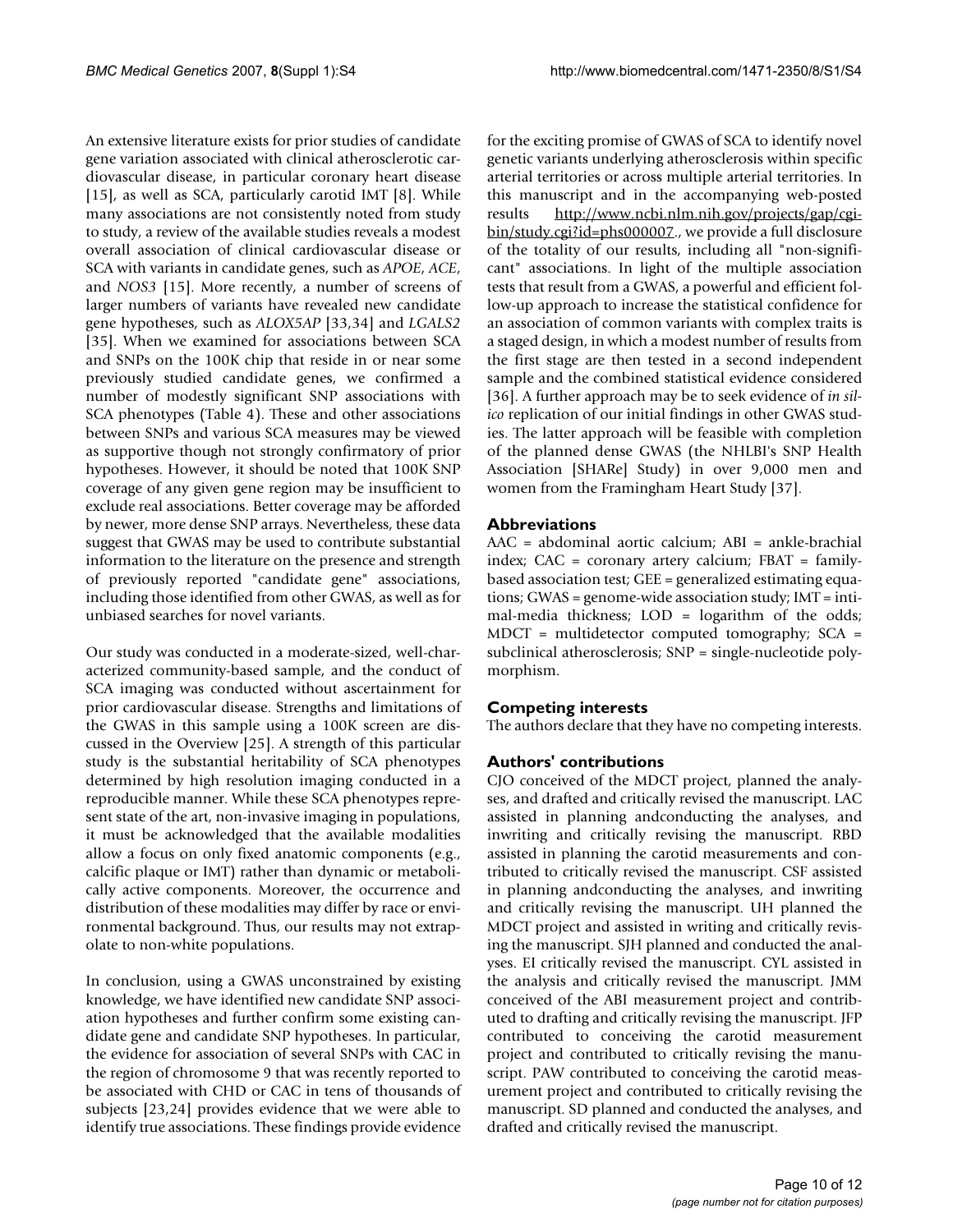#### **Acknowledgements**

The authors would like to thank the following collaborators: Martin G. Larson, ScD, Daniel Levy, MD, and Thomas J. Wang, MD. Supported by the by the National Heart, Lung, and Blood Institute's Framingham Heart Study (Contract No. N01-HC-25195). A portion of the research was conducted using the Boston University Linux Cluster for Genetic Analysis (LinGA) funded by the NIH NCRR (National Center for Research Resources) Shared Instrumentation grant (1S10RR163736-01A1). The funding agencies had no role in the design, conduct or analysis of the research. The National Heart Lung and Blood Institute reviewed the manuscript prior to submission.

This article has been published as part of *BMC Medical Genetics* Volume 8 Supplement 1, 2007: The Framingham Heart Study 100,000 single nucleotide polymorphisms resource. The full contents of the supplement are available online at<http://www.biomedcentral.com/1471-2350/8?issue=S1>.

#### **References**

- 1. Thom T, Haase N, Rosamond W, Howard VJ, Rumsfeld J, Manolio T, Zheng ZJ, Flegal K, O'Donnell C, Kittner S, Lloyd-Jones D, Goff DC Jr, Hong Y, Adams R, Friday G, Furie K, Gorelick P, Kissela B, Marler J, Meigs J, Roger V, Sidney S, Sorlie P, Steinberger J, Wasserthiel-Smoller S, Wilson M, Wolf P: **[Heart disease and stroke statistics](http://www.ncbi.nlm.nih.gov/entrez/query.fcgi?cmd=Retrieve&db=PubMed&dopt=Abstract&list_uids=16407573) [– 2006 update: a report from the American Heart Associa](http://www.ncbi.nlm.nih.gov/entrez/query.fcgi?cmd=Retrieve&db=PubMed&dopt=Abstract&list_uids=16407573)tion Statistics Committee and Stroke Statistics Subcommit[tee.](http://www.ncbi.nlm.nih.gov/entrez/query.fcgi?cmd=Retrieve&db=PubMed&dopt=Abstract&list_uids=16407573)** *Circulation* 2006, **113:**e85-151.
- 2. Murray CJ, Lopez AD: **[Evidence-based health policy lessons](http://www.ncbi.nlm.nih.gov/entrez/query.fcgi?cmd=Retrieve&db=PubMed&dopt=Abstract&list_uids=8966556) [from the Global Burden of Disease Study.](http://www.ncbi.nlm.nih.gov/entrez/query.fcgi?cmd=Retrieve&db=PubMed&dopt=Abstract&list_uids=8966556)** *Science* 1996, **274:**740-743.
- Pathobiological Determinants of Atherosclerosis in Youth (PDAY) Research Group: **[Natural history of aortic and coronary](http://www.ncbi.nlm.nih.gov/entrez/query.fcgi?cmd=Retrieve&db=PubMed&dopt=Abstract&list_uids=8364013) [atherosclerotic lesions in youth. Findings from the PDAY](http://www.ncbi.nlm.nih.gov/entrez/query.fcgi?cmd=Retrieve&db=PubMed&dopt=Abstract&list_uids=8364013) [Study.](http://www.ncbi.nlm.nih.gov/entrez/query.fcgi?cmd=Retrieve&db=PubMed&dopt=Abstract&list_uids=8364013)** *Arterioscler Thromb* 1993, **13:**1291-1298.
- 4. McNamara JJ, Molot MA, Stremple JF, Cutting RT: **[Coronary artery](http://www.ncbi.nlm.nih.gov/entrez/query.fcgi?cmd=Retrieve&db=PubMed&dopt=Abstract&list_uids=5108403) [disease in combat casualties in Vietnam.](http://www.ncbi.nlm.nih.gov/entrez/query.fcgi?cmd=Retrieve&db=PubMed&dopt=Abstract&list_uids=5108403)** *JAMA* 1971, **216:**1185-1187.
- 5. Enos WF Jr, Beyer JC, Holmes RH: **Pathogenesis of coronary disease in American soldiers killed in Korea.** *JAMA* 1954, **158:**912-914.
- 6. Kathiresan S, Larson MG, Keyes MJ, Polak JF, Wolf PA, D'Agostino RB, Jaffer FA, Clouse ME, Levy D, Manning WJ, O'Donnell CJ: **[Assessment by cardiovascular magnetic resonance, electron](http://www.ncbi.nlm.nih.gov/entrez/query.fcgi?cmd=Retrieve&db=PubMed&dopt=Abstract&list_uids=17261388) beam computed tomography, and carotid ultrasonography of the distribution of subclinical atherosclerosis across Fram[ingham risk strata.](http://www.ncbi.nlm.nih.gov/entrez/query.fcgi?cmd=Retrieve&db=PubMed&dopt=Abstract&list_uids=17261388)** *Am J Cardiol* 2007, **99:**310-314.
- 7. Murabito JM, Guo CY, Fox CS, D'Agostino RB: **[Heritability of the](http://www.ncbi.nlm.nih.gov/entrez/query.fcgi?cmd=Retrieve&db=PubMed&dopt=Abstract&list_uids=16928729) [ankle-brachial index: the Framingham Offspring study.](http://www.ncbi.nlm.nih.gov/entrez/query.fcgi?cmd=Retrieve&db=PubMed&dopt=Abstract&list_uids=16928729)** *Am J Epidemiol* 2006, **164:**963-968.
- 8. Manolio TA, Boerwinkle E, O'Donnell CJ, Wilson AF: **[Genetics of](http://www.ncbi.nlm.nih.gov/entrez/query.fcgi?cmd=Retrieve&db=PubMed&dopt=Abstract&list_uids=15256397) [ultrasonographic carotid atherosclerosis.](http://www.ncbi.nlm.nih.gov/entrez/query.fcgi?cmd=Retrieve&db=PubMed&dopt=Abstract&list_uids=15256397)** *Arterioscler Thromb Vasc Biol* 2004, **24:**1567-1577.
- 9. O'Donnell CJ, Chazaro I, Wilson PW, Fox C, Hannan MT, Kiel DP, Cupples LA: **[Evidence for heritability of abdominal aortic cal](http://www.ncbi.nlm.nih.gov/entrez/query.fcgi?cmd=Retrieve&db=PubMed&dopt=Abstract&list_uids=12119250)[cific deposits in the Framingham Heart Study.](http://www.ncbi.nlm.nih.gov/entrez/query.fcgi?cmd=Retrieve&db=PubMed&dopt=Abstract&list_uids=12119250)** *Circulation* 2002, **106:**337-341.
- 10. Peyser PA, Bielak LF, Chu JS, Turner ST, Ellsworth DL, Boerwinkle E, Sheedy PF: **[Heritability of coronary artery calcium quantity](http://www.ncbi.nlm.nih.gov/entrez/query.fcgi?cmd=Retrieve&db=PubMed&dopt=Abstract&list_uids=12119244) [measured by electron beam computed tomography in](http://www.ncbi.nlm.nih.gov/entrez/query.fcgi?cmd=Retrieve&db=PubMed&dopt=Abstract&list_uids=12119244) [asymptomatic adults.](http://www.ncbi.nlm.nih.gov/entrez/query.fcgi?cmd=Retrieve&db=PubMed&dopt=Abstract&list_uids=12119244)** *Circulation* 2002, **106:**304-308.
- 11. Doobay AV, Anand SS: **[Sensitivity and specificity of the ankle](http://www.ncbi.nlm.nih.gov/entrez/query.fcgi?cmd=Retrieve&db=PubMed&dopt=Abstract&list_uids=15879302)[brachial index to predict future cardiovascular outcomes: a](http://www.ncbi.nlm.nih.gov/entrez/query.fcgi?cmd=Retrieve&db=PubMed&dopt=Abstract&list_uids=15879302) [systematic review.](http://www.ncbi.nlm.nih.gov/entrez/query.fcgi?cmd=Retrieve&db=PubMed&dopt=Abstract&list_uids=15879302)** *Arterioscler Thromb Vasc Biol* 2005, **25:**1463-1469.
- 12. O'Leary DH, Polak JF, Kronmal RA, Manolio TA, Burke GL, Wolfson SK Jr: **[Carotid-artery intima and media thickness as a risk fac](http://www.ncbi.nlm.nih.gov/entrez/query.fcgi?cmd=Retrieve&db=PubMed&dopt=Abstract&list_uids=9878640)[tor for myocardial infarction and stroke in older adults. Car](http://www.ncbi.nlm.nih.gov/entrez/query.fcgi?cmd=Retrieve&db=PubMed&dopt=Abstract&list_uids=9878640)[diovascular Health Study Collaborative Research Group.](http://www.ncbi.nlm.nih.gov/entrez/query.fcgi?cmd=Retrieve&db=PubMed&dopt=Abstract&list_uids=9878640)** *N Engl J Med* 1999, **340:**14-22.
- 13. Pletcher MJ, Tice JA, Pignone M, Browner WS: **[Using the coronary](http://www.ncbi.nlm.nih.gov/entrez/query.fcgi?cmd=Retrieve&db=PubMed&dopt=Abstract&list_uids=15226161) [artery calcium score to predict coronary heart disease](http://www.ncbi.nlm.nih.gov/entrez/query.fcgi?cmd=Retrieve&db=PubMed&dopt=Abstract&list_uids=15226161) [events: a systematic review and meta-analysis.](http://www.ncbi.nlm.nih.gov/entrez/query.fcgi?cmd=Retrieve&db=PubMed&dopt=Abstract&list_uids=15226161)** *Arch Intern Med* 2004, **164:**1285-1292.
- 14. Wilson PW, Kauppila LI, O'Donnell CJ, Kiel DP, Hannan M, Polak JM, Cupples LA: **[Abdominal aortic calcific deposits are an impor](http://www.ncbi.nlm.nih.gov/entrez/query.fcgi?cmd=Retrieve&db=PubMed&dopt=Abstract&list_uids=11257080)[tant predictor of vascular morbidity and mortality.](http://www.ncbi.nlm.nih.gov/entrez/query.fcgi?cmd=Retrieve&db=PubMed&dopt=Abstract&list_uids=11257080)** *Circulation* 2001, **103:**1529-1534.
- 15. Ginsburg GS, Donahue MP, Newby LK: **[Prospects for personal](http://www.ncbi.nlm.nih.gov/entrez/query.fcgi?cmd=Retrieve&db=PubMed&dopt=Abstract&list_uids=16256859)[ized cardiovascular medicine: the impact of genomics.](http://www.ncbi.nlm.nih.gov/entrez/query.fcgi?cmd=Retrieve&db=PubMed&dopt=Abstract&list_uids=16256859)** *J Am Coll Cardiol* 2005, **46:**1615-1627.
- 16. Klein RJ, Zeiss C, Chew EY, Tsai JY, Sackler RS, Haynes C, Henning AK, Sangiovanni JP, Mane SM, Mayne ST, Bracken MB, Ferris FL, Ott J, Barnstable C, Hoh J: **[Complement factor H polymorphism in](http://www.ncbi.nlm.nih.gov/entrez/query.fcgi?cmd=Retrieve&db=PubMed&dopt=Abstract&list_uids=15761122) [age-related macular degeneration.](http://www.ncbi.nlm.nih.gov/entrez/query.fcgi?cmd=Retrieve&db=PubMed&dopt=Abstract&list_uids=15761122)** *Science* 2005, **308:**385-389.
- 17. Herbert A, Gerry NP, McQueen MB, Heid IM, Pfeufer A, Illig T, Wichmann HE, Meitinger T, Hunter D, Hu FB, Colditz G, Hinney A, Hebebrand J, Koberwitz K, Zhu X, Cooper R, Ardlie K, Lyon H, Hirschhorn JN, Laird NM, Lenburg ME, Lange C, Christman MF: **[A](http://www.ncbi.nlm.nih.gov/entrez/query.fcgi?cmd=Retrieve&db=PubMed&dopt=Abstract&list_uids=16614226) [common genetic variant is associated with adult and child](http://www.ncbi.nlm.nih.gov/entrez/query.fcgi?cmd=Retrieve&db=PubMed&dopt=Abstract&list_uids=16614226)[hood obesity.](http://www.ncbi.nlm.nih.gov/entrez/query.fcgi?cmd=Retrieve&db=PubMed&dopt=Abstract&list_uids=16614226)** *Science* 2006, **312:**279-283.
- 18. Arking DE, Pfeufer A, Post W, Kao WH, Newton-Cheh C, Ikeda M, West K, Kashuk C, Akyol M, Perz S, Jalilzadeh S, Illig T, Gieger C, Guo CY, Larson MG, Wichmann HE, Marban E, O'Donnell CJ, Hirschhorn JN, Kaab S, Spooner PM, Meitinger T, Chakravarti A: **[A common](http://www.ncbi.nlm.nih.gov/entrez/query.fcgi?cmd=Retrieve&db=PubMed&dopt=Abstract&list_uids=16648850) [genetic variant in the NOS1 regulator NOS1AP modulates](http://www.ncbi.nlm.nih.gov/entrez/query.fcgi?cmd=Retrieve&db=PubMed&dopt=Abstract&list_uids=16648850) [cardiac repolarization.](http://www.ncbi.nlm.nih.gov/entrez/query.fcgi?cmd=Retrieve&db=PubMed&dopt=Abstract&list_uids=16648850)** *Nat Genet* 2006, **38:**644-651.
- 19. Sladek R, Rocheleau G, Rung J, Dina C, Shen L, Serre D, Boutin P, Vincent D, Belisle A, Hadjadj S, Balkau B, Heude B, Charpentier G, Hudson TJ, Montpetit A, Pshezhetsky AV, Prentki M, Posner BI, Balding DJ, Meyre D, Polychronakos C, Froguel P: **[A genome-wide associ](http://www.ncbi.nlm.nih.gov/entrez/query.fcgi?cmd=Retrieve&db=PubMed&dopt=Abstract&list_uids=17293876)[ation study identifies novel risk loci for type 2 diabetes.](http://www.ncbi.nlm.nih.gov/entrez/query.fcgi?cmd=Retrieve&db=PubMed&dopt=Abstract&list_uids=17293876)** *Nature* 2007, **445:**881-885.
- 20. Saxena R, Voight BF, Lyssenko V, Burtt NP, de Bakker PI, Chen H, Roix JJ, Kathiresan S, Hirschhorn JN, Daly MJ, Hughes TE, Groop L, Altshuler D, Almgren P, Florez JC, Meyer J, Ardlie K, Bengtsson K, Isomaa B, Lettre G, Lindblad U, Lyon HN, Melander O, Newton-Cheh C, Nilsson P, Orho-Melander M, Rastam L, Speliotes EK, Taskinen MR, Tuomi T, Guiducci C, Berglund A, Carlson J, Gianniny L, Hackett R, Hall L, Holmkvist J, Laurila E, Sjogren M, Sterner M, Surti A, Svensson M, Svensson M, Tewhey R, Blumenstiel B, Parkin M, DeFelice M, Barry R, Brodeur W, Camarata J, Chia N, Fava M, Gibbons J, Handsaker B, Healy C, Nguyen K, Gates C, Sougnez C, Gage D, Nizzari M, Gabriel SB, Chirn GW, Ma Q, Parikh H, Richardson D, Ricke D, Purcell S: **[Genome-Wide Association Analysis Identifies Loci for](http://www.ncbi.nlm.nih.gov/entrez/query.fcgi?cmd=Retrieve&db=PubMed&dopt=Abstract&list_uids=17463246) [Type 2 Diabetes and Triglyceride Levels.](http://www.ncbi.nlm.nih.gov/entrez/query.fcgi?cmd=Retrieve&db=PubMed&dopt=Abstract&list_uids=17463246)** *Science* 2007.
- 21. Scott LJ, Mohlke KL, Bonnycastle LL, Willer CJ, Li Y, Duren WL, Erdos MR, Stringham HM, Chines PS, Jackson AU, Prokunina-Olsson L, Ding CJ, Swift AJ, Narisu N, Hu T, Pruim R, Xiao R, Li XY, Conneely KN, Riebow NL, Sprau AG, Tong M, White PP, Hetrick KN, Barnhart MW, Bark CW, Goldstein JL, Watkins L, Xiang F, Saramies J, Buchanan TA, Watanabe RM, Valle TT, Kinnunen L, Abecasis GR, Pugh EW, Doheny KF, Bergman RN, Tuomilehto J, Collins FS, Boehnke M: **A Genome-Wide Association Study of Type 2 Diabetes in Finns Detects Multiple Susceptibility Variants.** *Science* 2007.
- 22. Zeggini E, Weedon MN, Lindgren CM, Frayling TM, Elliott KS, Lango H, Timpson NJ, Perry JR, Rayner NW, Freathy RM, Barrett JC, Shields B, Morris AP, Ellard S, Groves CJ, Harries LW, Marchini JL, Owen KR, Knight B, Cardon LR, Walker M, Hitman GA, Morris AD, Doney AS, McCarthy MI, Hattersley AT: **Replication of Genome-Wide Association Signals in U.K. Samples Reveals Risk Loci for Type 2 Diabetes.** *Science* 2007.
- 23. Helgadottir A, Thorleifsson G, Manolescu A, Gretarsdottir S, Blondal T, Jonasdottir A, Jonasdottir A, Sigurdsson A, Baker A, Palsson A, Masson G, Gudbjartsson D, Magnusson KP, Andersen K, Levey AI, Backman VM, Matthiasdottir S, Jonsdottir T, Palsson S, Einarsdottir H, Gunnarsdottir S, Gylfason A, Vaccarino V, Hooper WC, Reilly MP, Granger CB, Austin H, Rader DJ, Shah SH, Quyyumi AA, Gulcher JR, Thorgeirsson G, Thorsteinsdottir U, Kong A, Stefansson K: **[A Com](http://www.ncbi.nlm.nih.gov/entrez/query.fcgi?cmd=Retrieve&db=PubMed&dopt=Abstract&list_uids=17478679)[mon Variant on Chromosome 9p21 Affects the Risk of Myo](http://www.ncbi.nlm.nih.gov/entrez/query.fcgi?cmd=Retrieve&db=PubMed&dopt=Abstract&list_uids=17478679)[cardial Infarction.](http://www.ncbi.nlm.nih.gov/entrez/query.fcgi?cmd=Retrieve&db=PubMed&dopt=Abstract&list_uids=17478679)** *Science* 2007.
- 24. McPherson R, Pertsemlidis A, Kavaslar N, Stewart A, Roberts R, Cox DR, Hinds DA, Pennacchio LA, Tybjaerg-Hansen A, Folsom AR, Boerwinkle E, Hobbs HH, Cohen JC: **A Common Allele on Chromosome 9 Associated with Coronary Heart Disease.** *Science* 2007.
- 25. Cupples LA, Arruda HT, Benjamin EJ, D'Agostino RB Sr, Demissie S, DeStefano AL, Dupuis J, Falls K, Fox CS, Gottlieb DJ, Govindaraju DR, Guo CY, Heard-Costa NL, Hwang SJ, Kathiresan S, Kiel DP, Laramie JM, Larson MG, Levy D, Liu CY, Lunetta KL, Mailman MD, Manning